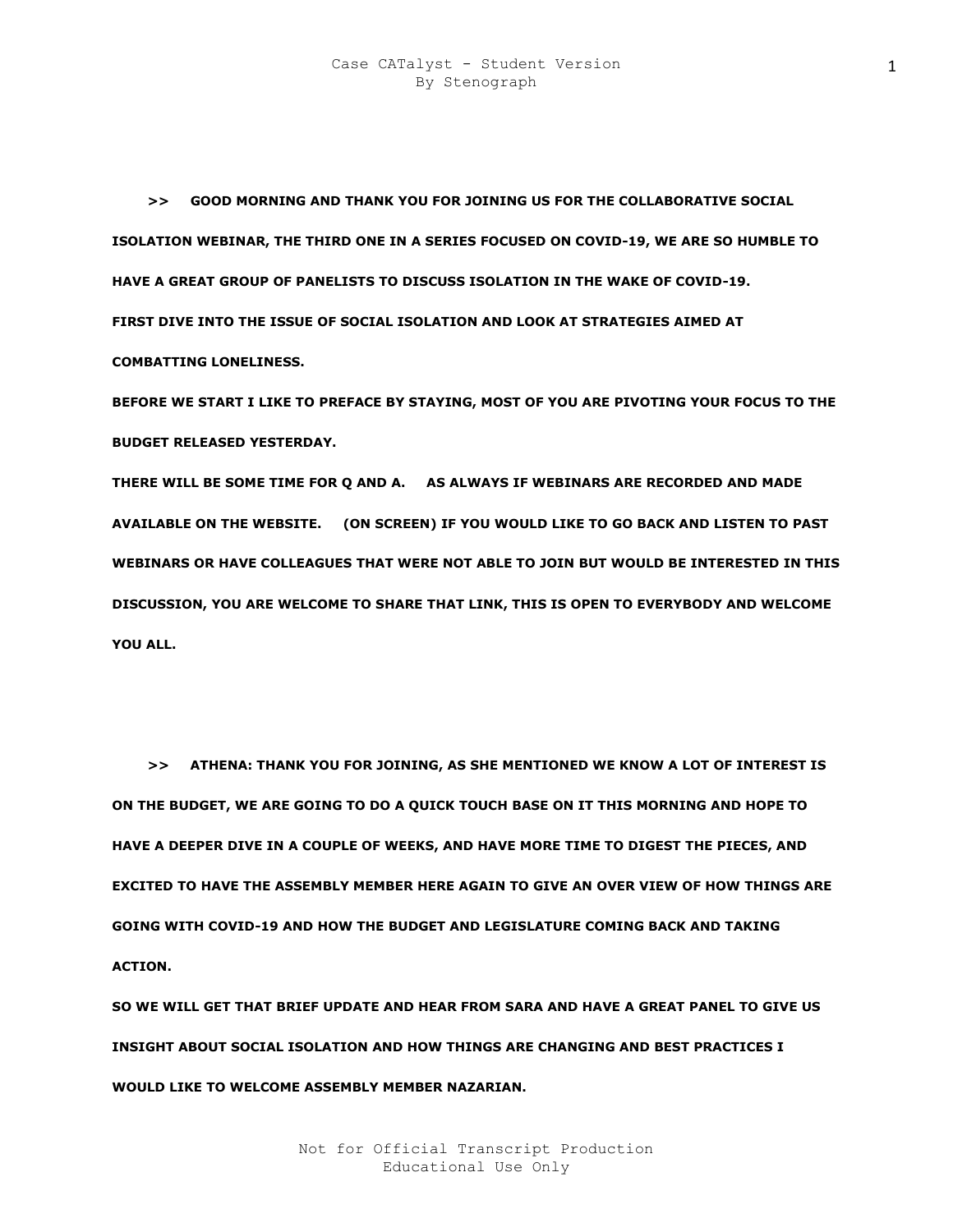**>> THANK YOU SO MUCH, AND THANK YOU FOR THE CALIFORNIA COLLABORATIVE FOR DOING A WONDERFUL JOB OVER THE LAST 7 WEEKS, ORGANIZING AND BRINGING EVERYONE TOGETHER, AND TODAY OF COURSE TALKING ABOUT ONE OF THE CRITICAL ISSUES THAT HAS BEEN IMPACTING THE AGING COMMUNITY.** 

**ISOLATION. I WANTED TO TAKE A MOMENT AND JUST REFLECT VERY BRIEFLY AND COMMENT ON YESTERDAY'S BUDGET THAT CAME OUT. BECAUSE I THINK THAT IS GOING TO TRUMP ANYTHING ELSE WE ARE TRYING TO THINK ABOUT. AND MY DAUGHTER IS MAKING HER WAY INTO THE KITCHEN SO YOU ARE GOING TO HEAR A LITTLE BIT OF NOISE IN THE BACKGROUND. BUT IT IS CRITICAL, THAT WE, I WANT TO GIVE A BRIEF MESSAGE, AND SAY IT IS CRITICAL, AS WE MOVE FORWARD AND BECOME MORE AWARE OF THE CUTS AND BEING (CHILD) SORRY, GIVE ME A SECOND.** 

**IT'S CRITICAL THAT WE FIGURE OUT HOW WE WORK TOGETHER, BY NOT CANNIBALIZING ONE ANOTHER. IT'S IMPORTANT THAT WE DON'T RETREAT IN (CHILD) ( CHUCKLE ). IMPORTANT THAT WE DON'T RETREAT INTO OUR SILOS. --HANG ON FOLKS.** 

 **>> LIFE DURING COVID-19, EVERYONE'S HOUSES THESE DAYS I AM SURE A LOT OF YOU CAN RELATE. ( CHUCKLE ), GIVE HIM A MINUTE, AS THOSE ARE AWARE, AND BEEN DIGESTING. THE BUDGET IS GOING TO TAKE THE FOCUS, VERY MUCH CHANGES AS A RESULT OF COVID-19, GOING FROM HUGE SWING PURR PLUS TO DEFICIT. HEAR MORE NOW HE IS BACK ABOUT HOW THE LEGISLATURE IS GOING TO HANDLE THAT TASK.** 

 **>> WELL THE LEGISLATURE IS GOING TO FIGURE HOW TO MOVE FORWARD WITH THIS, AND**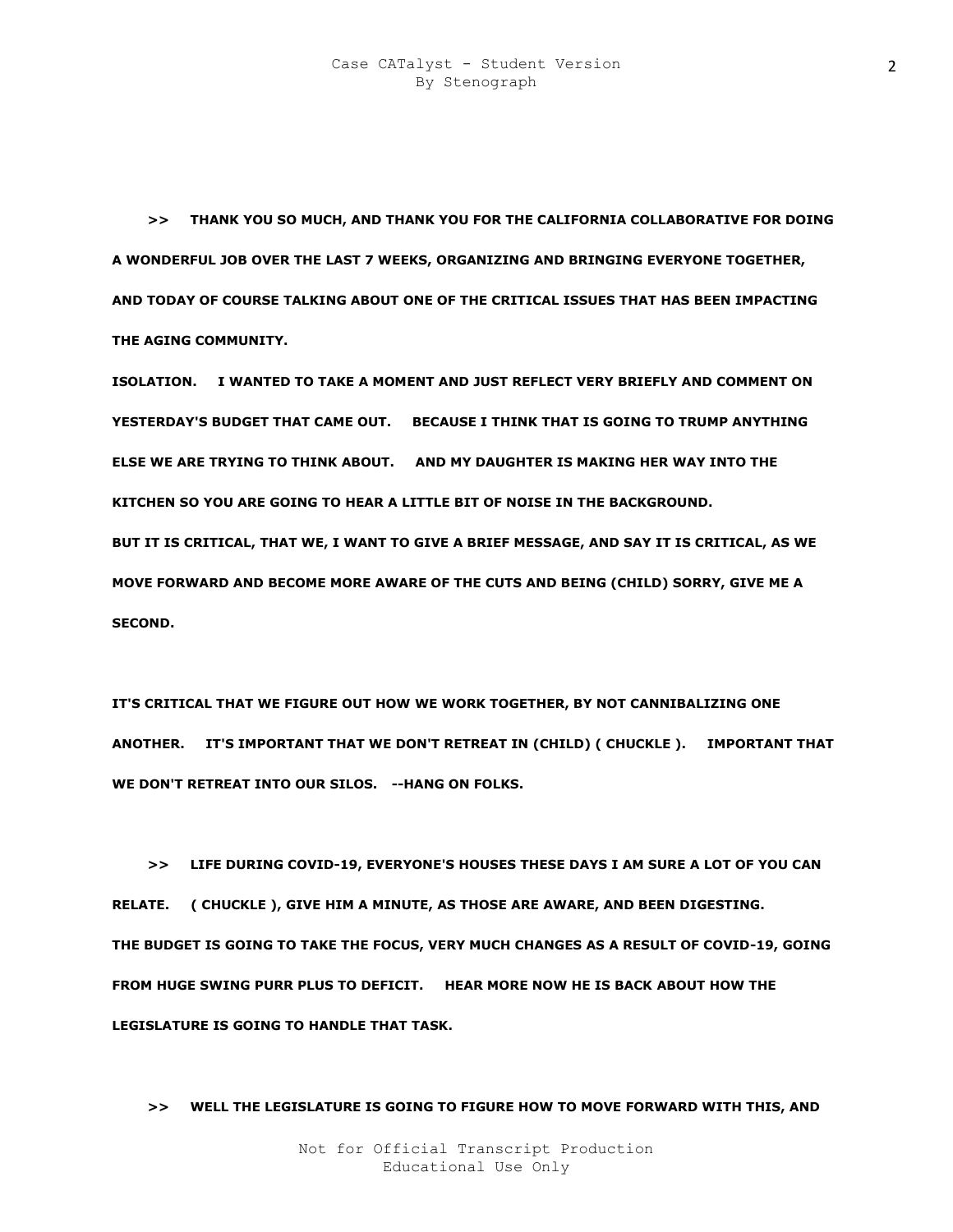**TRY TO IN A COLLABORATIVE WAY, WORK WITH THE GOVERNOR, BUT AT THE SAME TIME, SOME CUTS HAVE BEEN MADE I THINK IT IS GOING TO BE CRITICAL FOR US TO FIGURE HOW WE ORGANIZE WITH ONE ANOTHER AND MAKE SURE WE ARE NOT RETREATING INTO SILOS** 

**LOOKING AT ONLY PROTECTING OUR SPECIFIC PROGRAMS AND DOING IT AT THE EXPENSE OF ONE ANOTHER, THAT'S GOING TO BE CRITICAL. ONE TAKE AWAY IS HOW DO WE BECOME BETTER PREPARED AND ORGANIZING AND MAKING SURE WE CAN COLLABORATE TOGETHER, SO, WE ALL MOVE FORWARD. INCREMENT TALLY BUT NOT HAVE SEVERE LOSSES.** 

**BECAUSE IF EVERYONE STICKS TO THEIR GUNS OF WHAT IT IS THEY WANT TO PROTECT, THEN IT IS GOING TO MAKE CHAOS AND EASIER TO DISCREDIT EVERYONE. SO I AM LOOKING FORWARD TO ORGANIZING STEPS WE ARE ALL GOING TO MAKE TOGETHER TO COLLABORATE AND FIGURE OUT HOW WE CAN ALL BE ABLE TO AT LEAST HAVE A MODICUM OF A WIN MOVING FORWARD IN THE DIRE TIMES.** 

**WITH THAT THANK YOU AGAIN FOR PUTTING TOGETHER THIS PROGRAM AND ALSO COVERING A VERY IMPORTANT ASPECT OF ISOLATION, WHICH IN AREAS LIKE LA FOR EXAMPLE, IT'S SEVERELY IMPACTING US. AND HURTING OUR AGING POPULATION, THANK YOU VERY MUCH EVERYONE.** 

 **>> GREAT THANK YOU SO MUCH, WE WILL JUMP ON OVER TO SARA TO GIVE A QUICK UPDATE ON THE MAY REVISE AND SOME OF THE HOT TOPICS FOR THIS GROUP ON AGING ADULTS AND THOSE WITH DISABILITIES.** 

 **>> OKAY, THANK YOU SO MUCH, IT IS QUITE DISTRESSING TO BE WHERE WE ARE TODAY, AND AS YOU ALL KNOW, YESTERDAY, GOVERNOR NEW SOME, PRESENTED MAY REVISION, AND ACCOUNTS FOR CHANGES IN REVENUES AND PROPOSED CHANGES TO EXPENDITURES FROM THE JANUARY BUDGET.** 

**I THINK IT IS UNBELIEVABLE TO THINK IN JANUARY THE STATE'S FISCAL OUT LOOK PROJECTED A \$6**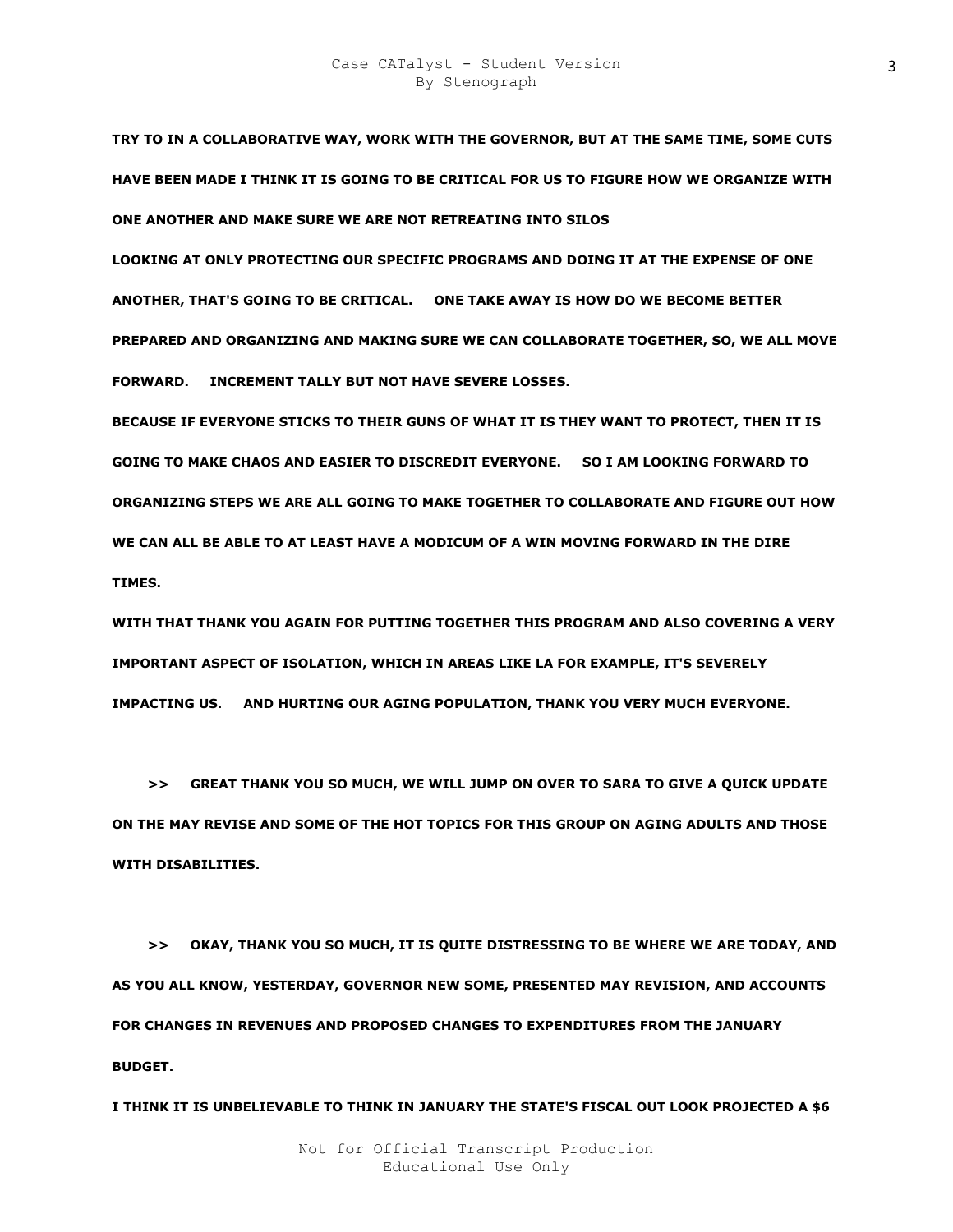**BILLION SURPLUS.** 

**WE HAVE TAKEN A DRASTIC TURN DUE TO THE COVID-19 CRISIS AS WE KNOW. FACING PROJECTED \$A 4 BILLION DEFICIT.** 

**WE ARE HERE TODAY BECAUSE COVID-19 WAS A CLOSE IN THE STATE.** 

**ASSOCIATED INCOME, SALES TAX, AND CORPORATE INCOME TAX. ALL THE WHILE WE HAVE ALL SEEN FIRSTHAND HOW JUST DEVASTATING THIS VIRUS HAS BEEN ON THE MOST VULNERABLE POPULATION AND THOSE WE CARE ABOUT, OLDER ADULTS AND PEOPLE WITH DISABILITIES AND CAREGIVERS.** 

SO TO ADDRESS THE DEFICIT, GOVERNOR IS RELYING ON A NUMBER OF DIFFERENT S, FIRST **HE IS USING RESERVES WE HAVE. RAINY DAY FUND, SAFETY NET, AND PROP 98 FOR EDUCATION. AND THAT WILL ACCOUNT FOR 15% OF CLOSING THE BUDGET DEFICIT. NEXT THEY ARE USING MONEY FROM THE FEDERAL GOVERNMENT, AS WE ALL KNOW, THERE WAS FUNDING RECEIVED THROUGH THE FEDERAL CARES ACT. ALL TOTALLED THAT TOGETHER WILL ACCOUNT FOR 15% OF CLOSING THE \$54 BILLION DEFICIT. THIRD HE HAS PROPOSED ELIMINATING ANY AUGMENTATIONS OR NEW PROGRAMS PROPOSED IN JANUARY OF THIS YEAR. I WANT TO SAY, IT IS A MAJORITY OF**  THEM, NOT ALL. SO, THERE ARE THOSE THAT IN SOME DIFFERENT AREAS WERE PRO **ED BUT BY AND LARGE PULLED BACK FUNDING FOR PROGRAMMED PROPOSED EARLIER THIS YEAR. HE IS BORROWING FROM SPECIAL FUNDS AND DEFERRALS TO NEW FISCAL YEARS, ACCOUNTS FOR 20%. AND UNFORTUNATELY, REDUCTIONS OR PROGRAM ELIMINATIONS WILL ACCOUNT FOR 26% OF CLOSING THE \$54 BILLION DEFICIT. HE OUT LINED REDUCTIONS WITH A CAVEAT. THESE ARE CUTS THAT CAN BE TRIGGERED AND ELIMINATED WITH FUNDING FROM THE FEDERAL GOVERNMENT. HE WAS CALLING ON CONGRESS AND THE PRESIDENT TO SUPPORT SPEAKER PELOSI'S HERO ACT, HE REALLY WANTS TO FEDERAL GOVERNMENT TO MAP TAN SOME OF THE RESPONSIBILITY FOR OUR BUDGET DEFICIT.** 

WE KNOW IT PAINTS A PICTURE OF THE STATE'S PRIORITIES, AND HE PRE ED THE REVISE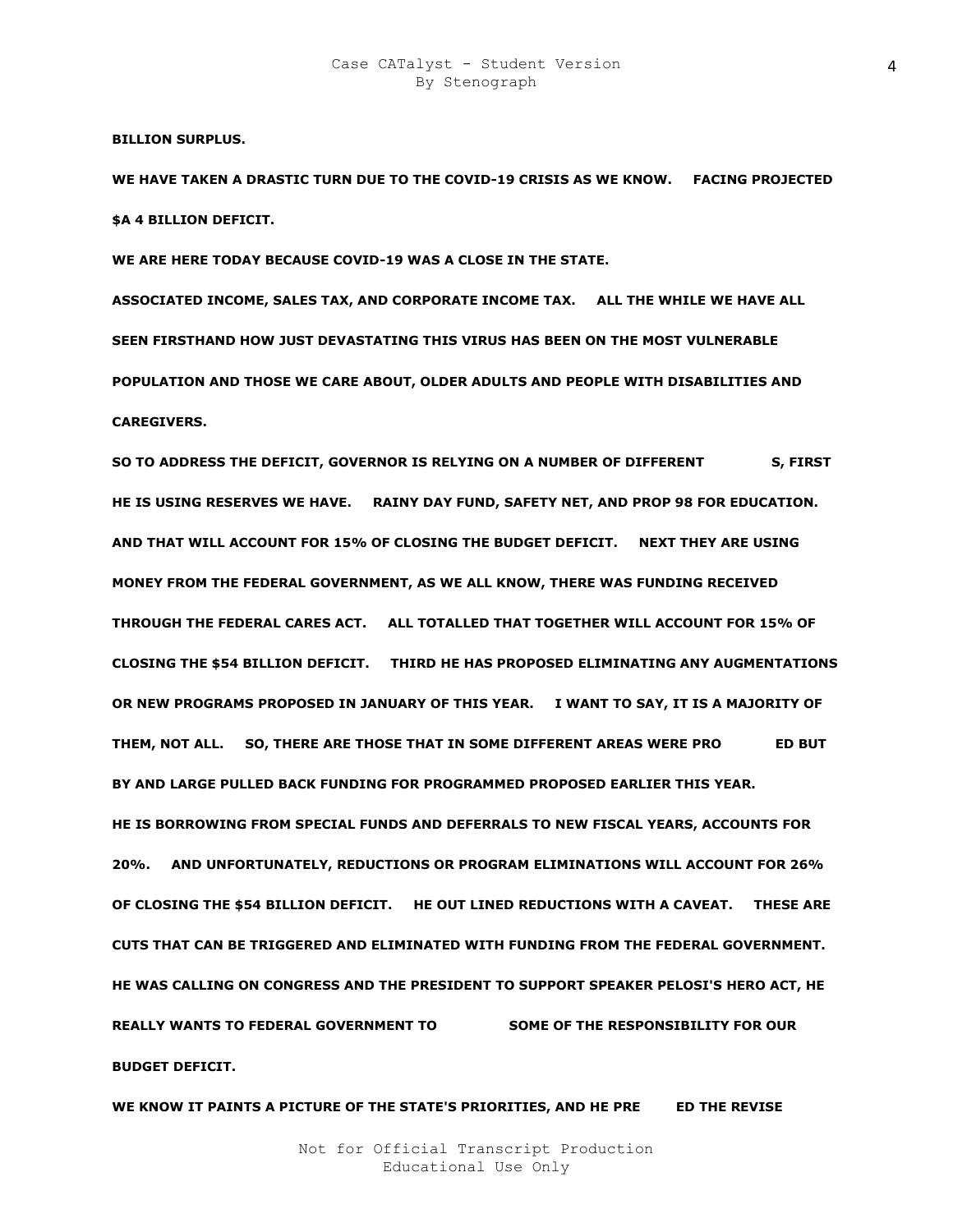**YESTERDAY, HE OUT LINES WHAT HE SEES THE PRIMARY VALUES THAT UNDERSCORE DECISIONS AND VALUES HE SEES AS HOLDING CONSTANT REGARDLESS OF FISCAL OUT LOOK. FIRST WAS EDUCATION AND INVESTING IN THE FUTURE AND CHILDREN. HE HAS TRIED TO DO A LOT TO PREVENT THE \$19 BILLION IN LOSSES FROM THE 98 FUND, THEY WILL FEEL A LITTLE CRUNCH THERE.** 

**HE HAS DONE A LOT TO MINIMIZE THE IMPACT OF THAT, SECOND VALUE WAS COMMITMENT TO PUBLIC HEALTH, PROTECTING HEALTH AND SAFETY THROUGH COVID-19 RESPONSE AND MAINTAINING MEDI-CAL ELIGIBILITY.** 

**THIRD VALUE WAS PUBLIC SAFETY, POLICE, FIRE, CORRECTIONS SYSTEM. AND FOURTH HE SAID HIS VALUE IS OUR PEOPLE, HE SPECIFICALLY CALLED OUT THOSE PEOPLE WHO ARE MOST VULNERABLE AND IMPACTED BY COVID-19, HE DISCUSSED FAMILIES WHO HAVE BEEN JUST DEVASTATED BY THIS.** 

**BUT I DO NOTE IN REMARKS YESTERDAY, HE DID NOT CALL OUT OLDER ADULTS OR PEOPLE WITH DISABILITIES, WE ALL KNOW ARE THOSE HARDEST HIT BY THIS CRISIS.** 

**FOLLOWING IS A HIGH LEVEL SUMMARY OF WHAT'S IN THE MAY REVISE, I DO WANT TO NOTE THAT I GOT MOST OF THIS INFORMATION FROM THE BUDGET SUMMARY THAT WAS RELEASED YESTERDAY, BUT SINCE THAT TIME, THE BUDGET DETAIL HAS ALSO BEEN RELEASED AND I GOT A BIT MORE INFORMATION IN DETAILS. I AM SURE OTHERS WILL HAVE MORE TO ADD, BUT THERE IS 3 BUCKETS OF PROPOSALS, FIRST ARE THOSE THAT REVERSE THE EARLIER PROPOSALS, OR BUDGET AUGMENTATIONS, I WANT TO CALL OUT THE ELIMINATION OF THE AUGMENTATION FOR CAREGIVER RESOURCE CENTERS, WHICH PROVIDE CRITICAL SUPPORT TO CALIFORNIA'S UNPAID FAMILY CAREGIVERS, LAST YEAR THE CAREGIVER RESOURCE CENTERS WERE GIVEN \$30 MILLION OVER A 3 YEAR PERIOD AND THIS BUDGET ELIMINATES THAT.** 

**HE HAS WITH DRAWN PROPOSAL TO PROVIDE FULL SCOPE MEDI-CAL TO UNDOCUMENTED OLDER ADULTS, PROPOSED IN JANUARY AND NOW RESCINDED, IT IS IMPORTANT TO NOTE IN THE MAY**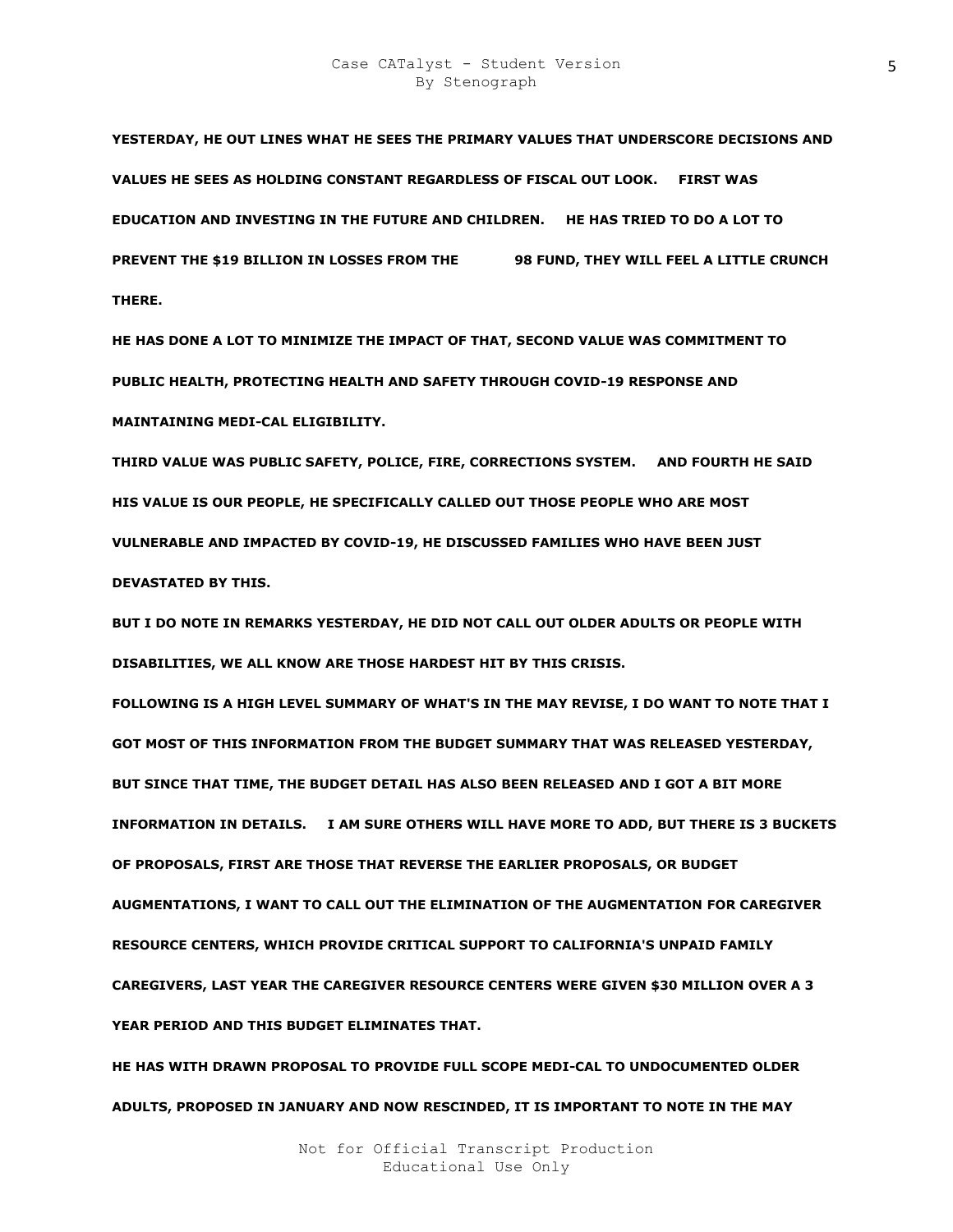**REVISE, THEY ARE MAINTAINING MEDI-CAL ELIGIBILITY FOR UNDOCUMENTED CHILDREN AND YOUNG ADULTS.** 

**THIS IS IN ORDER TO HELP STATE'S LOW INCOME RESIDENTS RESPOND TO COVID-19. I THINK IT IS IMPORTANT TO NOTE WE KNOW THOSE SAME INDIVIDUALS OVER THE AGE OF 65 WILL ALSO HAVE TO RESPOND, SO IF FOR SOME REASON THEY ARE NOT EXTENDING TO OLDER ADULTS BUT THEY ARE TO THE YOUNGER POPULATION.** 

**NEXT ELIMINATION WAS ELIMINATION OF EXPANSION OF MEDI-CAL TO AGED BLIND AND DISABLED INDIVIDUALS WHO ARE BETWEEN 123-138% OF THE FEDERAL POVERTY LEVEL, AGAIN SOMETHING PROPOSED EARLIER, THAT WAS INCLUDED IN THE BUDGET ACT OF LAST YEAR, BUT SINCE BEEN RESCINDED.** 

**THEY HAVE PUT ON HOLD THEY PROPOSAL TO IMPLEMENT THE CAL AIM PROGRAM OR WHAT IS KNOWN AS THE CALIFORNIA ADVANCING AND INNOVATING MEDI-CAL. ESSENTIALLY THIS INITIATIVE THOUGHT TO IMPROVE THE DELIVERY OF OUR SYSTEM BY ADOPTING A MORE PERSON APPROACH TO CARE, RECOGNIZED THE SOCIAL DETERMINE NANCY OF HEALTH AND SOUGHT O INTEGRATE SERVICES AND MAKE A EFFECTIVE SYSTEM.** 

**ON HOLD FOR NOW, WE DON'T KNOW WHEN EXACTLY OR WHAT IT WILL LOOK LIKE WHEN THEY DECIDE TO MOVE FORWARD WITH IT.** 

**THERE ALSO WERE A NUMBER OF REDUCTIONS TO THE DEVELOPMENTAL SERVICES PROGRAMS. PROVIDER RATE REDUCTIONS THAT HAD BEEN AUGMENTS I BELIEVE IN THE LAST YEAR OR TWO OF THE BUDGET. ADDITIONALLY, CUTS TO, THIS IS WHAT I SINCE HEARD THAT WAS NOT INCLUDED IN THE BUDGET SUMMARY ON THE WEBSITE, GOVERNOR'S WEBSITE, CULTS TO NEW TRIGS OF \$8.5, LONG TERM CARE OMBUDSMAN OF \$2 MILLION, AGES DISABILITY RESOURCE CONNECTIONS PROGRAMS, WHICH WERE GIVEN \$5 MILLION LAST YEAR.** 

**WHICH WAS TREMENDOUS, UNFORTUNATELY THEY ARE PULLING BACK \$3 MILLION OF THOSE FUNDS. NOW I WANT TO TALK ABOUT THE NUMBER OF CUTS AND PROGRAM ELIMINATIONS THAT THE**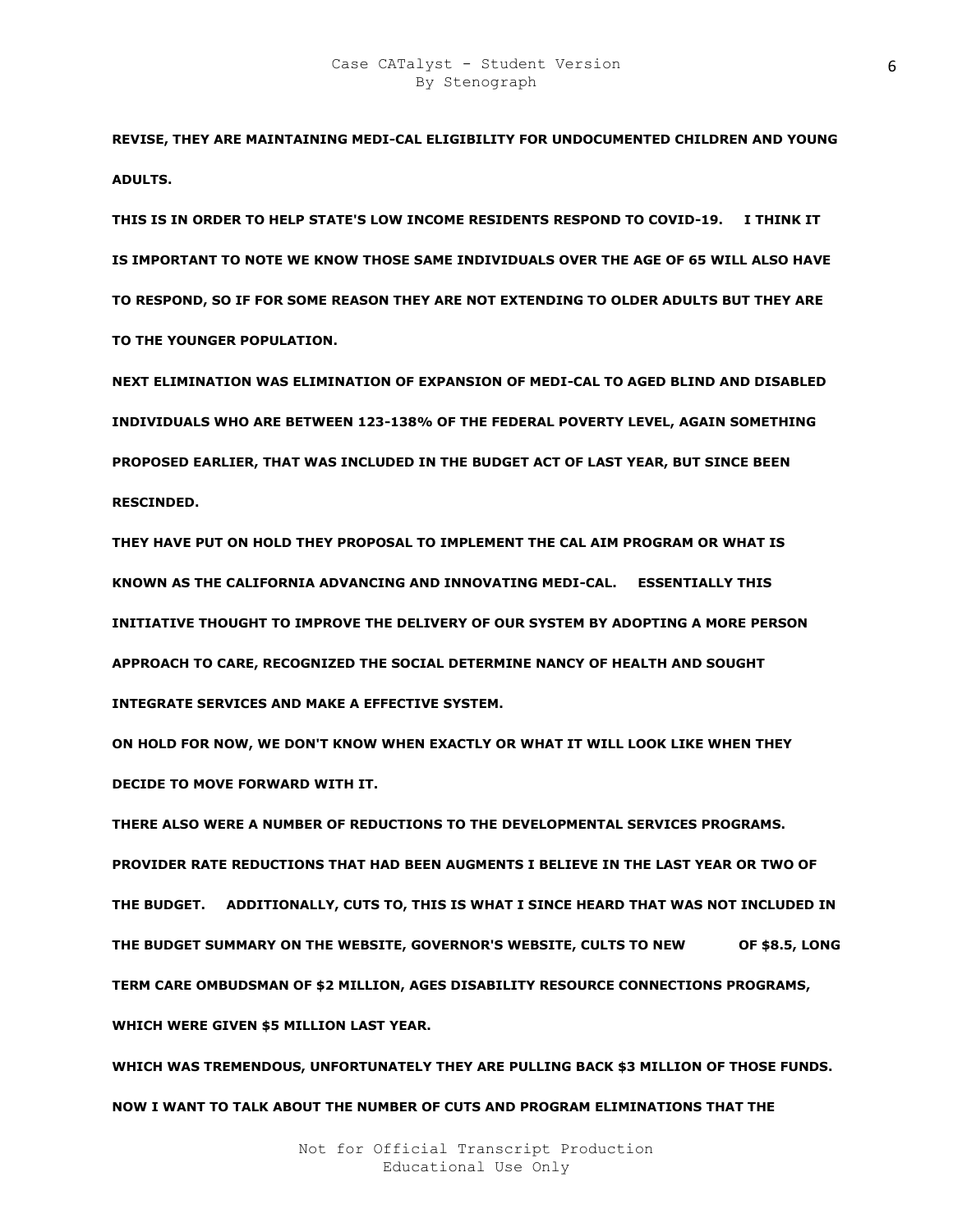**GOVERNOR HAS SAID WILL BE RESTORED IF THE FEDERAL GOVERNMENT PROVIDES SUFFICIENT FUNDING, SO, AGAIN, IN A WAY YOU CAN SAY THESE PROGRAMS WITH BEING HELD AS YOU KNOW, AS A WAY FOR, TO ENCOURAGE THE FEDERAL GOVERNMENT TO PROVIDE FUNDING TO THE STATE. SO, IF WE DO GET THE FUNDING THESE CUTS WOULD BE RESTORED.** 

**HE HAS PROPOSED TO ELIMINATE COMMUNITY BASED ADULT SERVICES PROGRAM. AS WE KNOW PROVIDES REALLY IMPORTANT HEALTH AND THERAPEUTIC AND SOCIAL SERVICES IN THE COMMUNITY AND IN A SETTING TO ADULTS.** 

**PROPOSED TO ELIMINATE THE MULTISENIOR SERVICES PROGRAM. ANOTHER CORNER STONE OF THE PROGRAM, THAT PROVIDES CASE MANAGEMENT, CARE COORDINATION AND PURCHASE OF SERVICES TO THE MOST VULNERABLE OLDER ADULTS AT RISK AND DEEMED ELIGIBLE FOR INSTITUTIONALIZATION IN A NURSING HOME.** 

HE HAS ELIMINATED FROM THE MEDI-CAL AL BENEFITS, AUDIOLOGY, INCONTINUE NANCY WASHES, SPEECH THERAPY, OP , PODIATRY, OCCUPATIONAL THERAPY, OTHERS. **REALLY SIGNIFICANTLY WE HAVE NOW GONE BACK TO THE PLACE WE ARE FACING A 7% REDUCTION IN NUMBER OF HOURS FOR IN HOME SUPPORTIVE SERVICES PROGRAM. A CUT WE HAVE SEEN IN YEARS PAST, THAT ADVOCATES FOUGHT HARD TO RESTORE, AGAIN, ACROSS THE BOARD REDUCTION OF 7% OF THE HOURS THAT PEOPLE RECEIVE UNDER THE IN HOME SUPPORTIVE SERVICES PROGRAM. AND THEN ALSO, A FREEZE TO THE IHSS COUNTY ADMINISTRATION FUNDING.** 

**AT THE 2019-2020 LEVEL. THERE WERE SOME OTHER CUTS THAT ARE CATEGORIZED A LITTLE BIT DIFFERENTLY, ONE IS FOR THE PROVISIONS REGARDING MEDI-CAL ESTATE RECOVERY, A LITTLE COMPLICATED BUT BASICALLY THE MAY REVISION WANTS TO REINSTATE THE STATE'S FORMER**  APPROACH TO STATE RECOVERY, SEN LY, STATE HAS BEEN COLLECTING ON INSTITUTIONAL **PROGRAMS ONCE THE BENEFICIARY DIES.** 

**NOW THEY ARE GOING TO INCREASE THE AMOUNT THAT CAN BE RECOVERED IN A PERSON'S ESTATE TO BE EQUAL TO ALL OF THEIR MEDICARE EXPENSIONS UNDER THE MEDI-CAL PROGRAM.**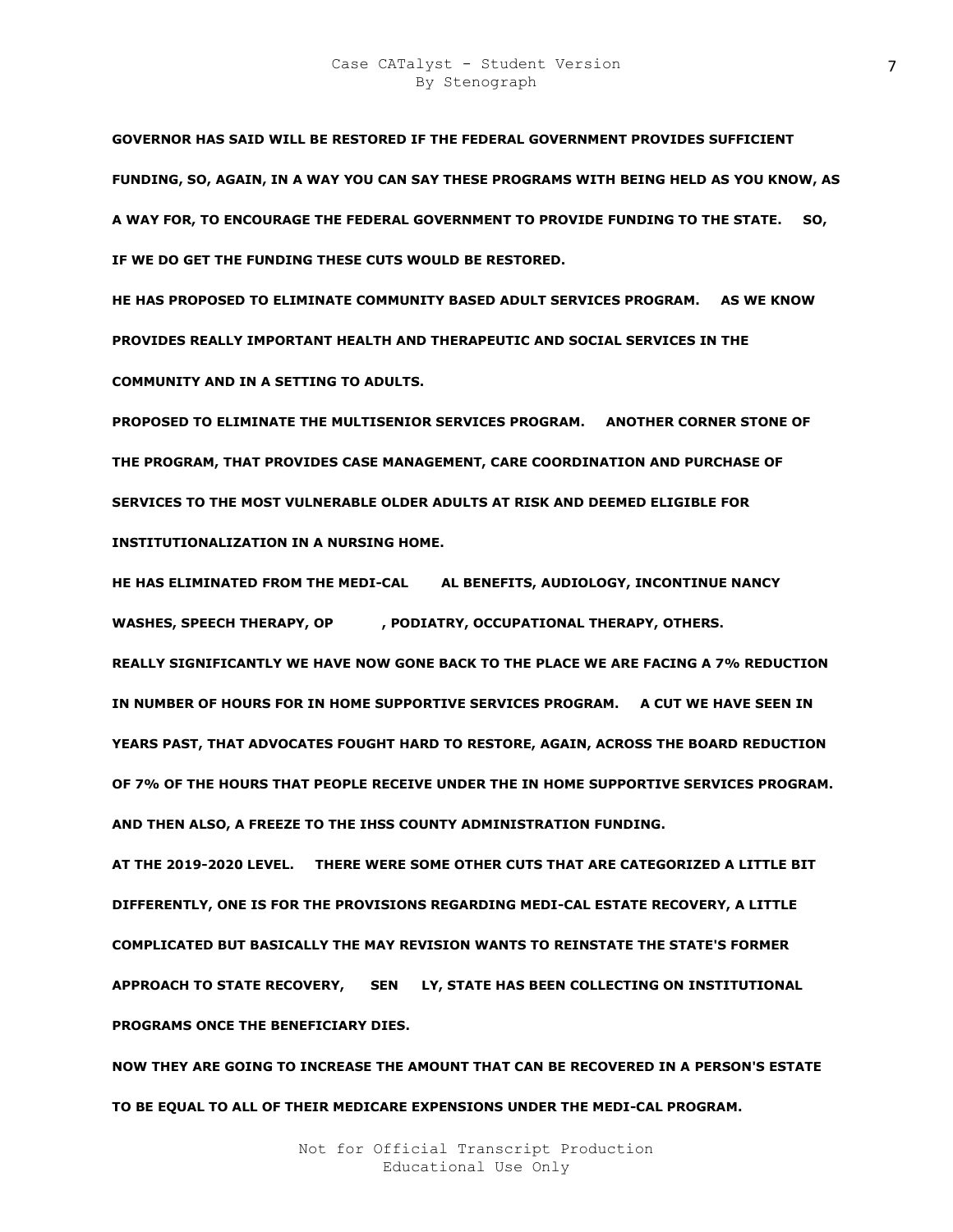**BASICALLY FOR THE SURVIVING SPOUSE, THEY WILL HAVE TO BE RESPONSIBLE FOR GIVING BACK TO THE STATE A MUCH GREATER PORTION OF RESOURCES THAN THEY ARE PREVIOUSLY--THAN THEY ARE DOING RIGHT NOW.** 

**THE SSI, SSP GRANTS, WE HAVE ALL KNOWN THERE IS A NEED TO INCREASE OUR GRANTS TO THIS POPULATION. BUT, THEY ARE ESSENTIALLY FREEZING THE AMOUNT THAT INDIVIDUALS GET TO BE EQUIVALENT TO WHAT THEY RECEIVED IN THE PRIOR YEAR.** 

**SO IT IS ESSENTIALLY REDUCING THE STATE'S PORTION OF THE GRANT, WHAT WOULD HAVE BEEN A COST OF LIVING ADJUSTMENT IN THAT, FINALLY I WANT TO NOTE THAT WE KNOW THAT SKILLED NURSING FACILITIES IN THE COVID-19 CRISIS HAVE BEEN UNDERGOING A TREMENDOUS AMOUNT OF DIFFICULTY.** 

**THEY HAVE BECOME A HOT SPOT FOR THE COVID-19 CRISIS, AND THE STATE IN RESPONSE HAS GIVEN A 10% RATE INCREASE FOR 4 MONTHS TO SKILLED NURSING FACILITIES TO ACCOUNT FOR THE COVID-19 CRISIS.** 

**IN FINAL CLOSING I WANT TO NOTE THAT IN A BUDGET CALL YESTERDAY THE CALIFORNIA HEALTH AND HUMAN SERVICES AGENCY CONFIRMED THEY REMAIN COMMITTED TO THE MASTER PLAN FOR AGING, DOESN'T OUT LINE--MAY REVISE DOESN'T OUT LINE CHANGES TO THAT EFFORT BUT I THINK IMPORTANT FOR EVERYBODY ON THE CALL TO THINK--REALLY GIVE A LOT OF CONSIDERATION TO WHAT THE REDUCTIONS MEAN FOR FUTURE PLANNING EFFORTS. GIVEN THAT WE STILL HAVE SIGNIFICANT SYSTEM ISSUES.** 

**AND THESE PROPOSED REDUCTIONS AND ELIMINATIONS WILL DRASTICALLY DAMAGE THE HOME AND COMMUNITY BASED SYSTEM AND SYSTEM AND SERVICES AND SUPPORTS THAT PEOPLE RELY ONTO REMAIN IN THE COMMUNITY AND AVOID INSTITUTIONALIZATION. I THINK THE CONVERSATION ON MAY 28 WITH THE SEC STAIR AS PART OF THE MASTER PLAN MEETING WILL BE IMPORTANT AND I ENCOURAGE YOU TO LISTEN TO THAT, THAT IS IT SORRY IF I WENT LONG, UNFORTUNATELY THERE IS A LOT TO COVER.**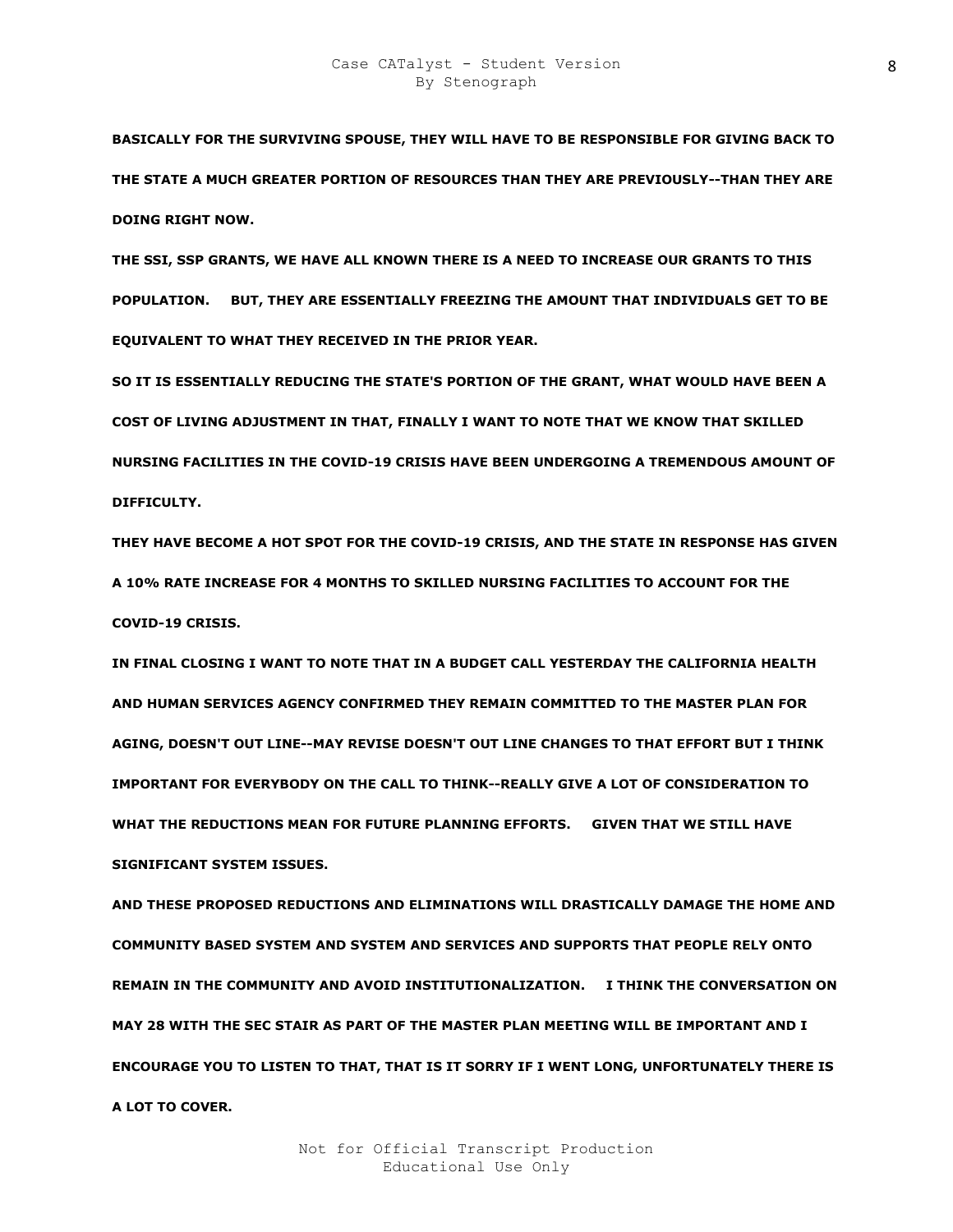**>> THANK YOU, I KNOW WE ARE GETTING A FEW QUESTIONS TYPED IN I THINK WE HAVE EXPLAINED THIS BEFORE, BUT TOUCH ON IT AGAIN, WE DISABLED THE CHAT FEATURE, BECAUSE OF ZOOM BOMBERS, SOME OF YOU MAY HAVE EXPERIENCED DURING THE FIRST WEBINAR, IF YOU HAVE A QUESTION, YOU CAN TYPE IT INTO THE Q AND A BOX, AND WE WILL READ THEM OFF. ONES I SEE COMING IN RIGHT NOW, SORT OF MORE INFORMATION ABOUT ARE THERE OTHER WAYS YOU ENVISION TO RAISE REVENUE, ESPECIALLY IF THE TRIGGER CUTS HAPPEN. WE DON'T GET THE ACT MONEY THAT THE DEFICIT IS RELYING ON, THOUGHTS ON THAT?** 

 **>> I DON'T IN PARTICULAR, BUT I KNOW THAT IS SOMETHING THAT THE LEGISLATURE IS GOING TO BE LOOKING AT NOW, I MEAN THIS IS SUCH AN IMPORTANT TIME RIGHT NOW, I KNOW THE LEGISLATURE IS ENGAGED, AS ASSEMBLY MEMBER SAID, THIS IS WHEN THEY HAVE THE OPPORTUNITY TO WEIGH IN AND I THINK THEY ARE CERTAINLY GOING TO BE LOOKING AT ANY OPTIONS THAT ARE AVAILABLE.** 

**SO STARTING ON MONDAY THE LEGISLATURE WILL BE REVIEWING ALL THESE PROPOSALS I ENCOURAGE EVERYBODY TO PARTICIPATE REMOTELY HOWEVER YOU CAN.** 

**YES, GREAT, AND THEN NINA, YOU MUTE YOURSELF YOU ARE A PRESENTER AND YOU HAVE A QUESTION, GO AHEAD** 

 **>> YES, HI, THANK YOU, I AM GOING TO TAKE AWAY FROM MY OWN TIME WITH MY QUESTION. I WAS TRYING TO UNDERSTAND YOUR PRESENTATION CORRECT ME IF I AM WRONG. SOUNDED LIKE THE TRIGGER CUTS INCLUDE REALLY THESE OPTIONAL MEDI-CAL BENEFITS SO TO SPEAK, MSP, C BASS OR MEDI-CAL ALSO A TRIGGER CUT OR HAPPENING NO MATTER WHAT?** 

 **>> YES, THANK YOU FOR THE CLARIFICATION, FIRST BE CAREFUL HOW YOU USE THE WORD**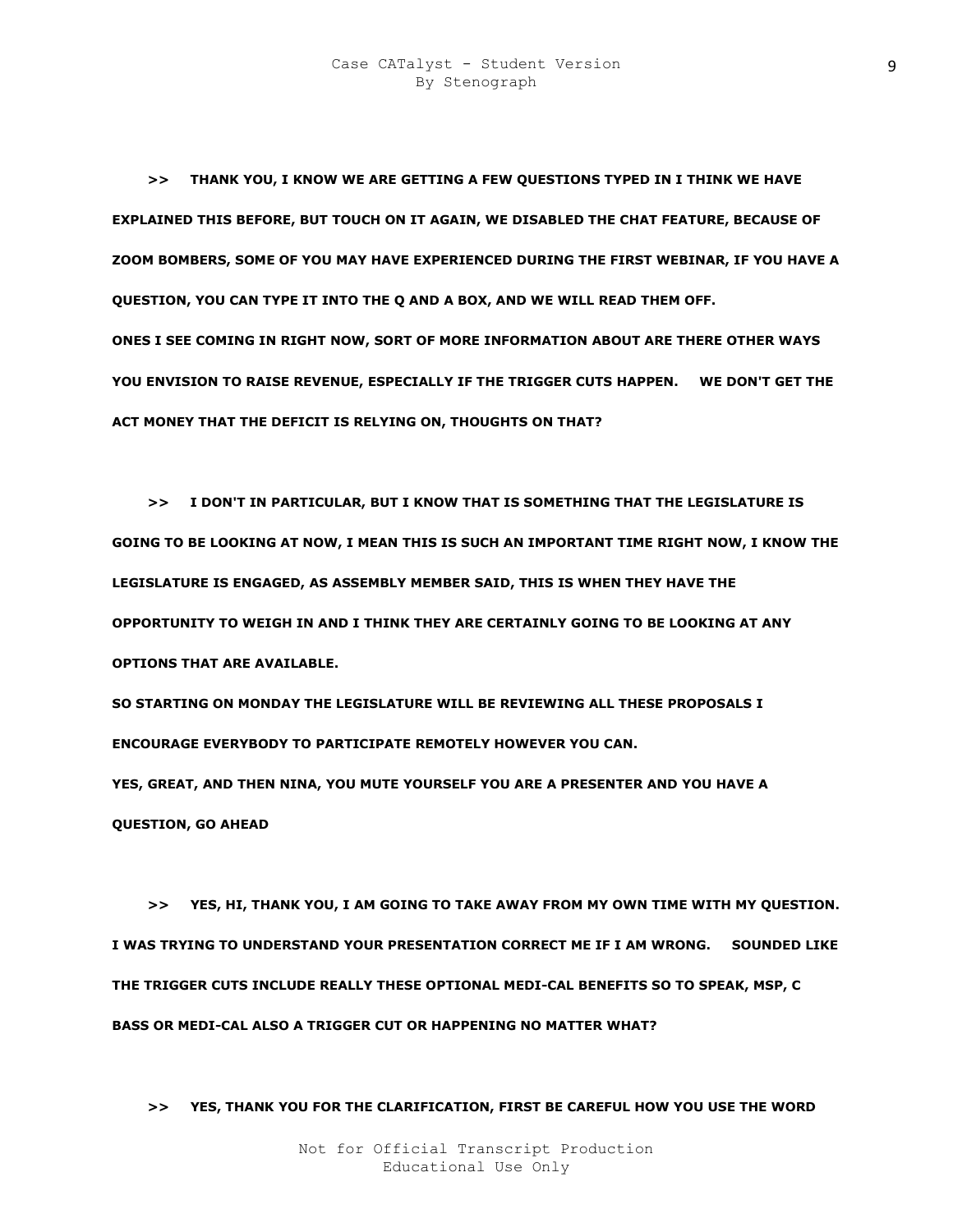**TRIGGER, HE SAID IT IS THE OPPOSITE. THESE CUTS ARE CUTS, NO MATTER, RIGHT NOW THEY ARE PROPOSED CUTS OR ELIMINATIONS, IF THE FEDERAL GOVERNMENT COMES TO THE STATE WITH MORE MONEY, THAT WILL TRIGGER A RESTORATION, IN THE PAST WE USE TRIGGER TO MEAN CUTS. NOW WE USE TRIGGER TO MEAN RESTORATION OF FUNDING, MEDI-CAL ESTATE RECOVERY PROVISION IS NOT TIED TO THAT FEDERAL GOVERNMENT ACTION. THE ONES THAT ARE TIED TO THE FEDERAL GOVERNMENT ACTION, ARE THE C BASS AND MSSP ELIMINATIONS, IHSS 7% REDUCTION. THE REDUCTION IN ADULT DENTAL BENEFITS AND ELIMINATION OF AUDIOLOGY. ALL THOSE MEDI-CAL OPTIONAL SERVICES. INCLUDING OCCUPATIONAL AND PHYSICAL THERAPY, ACUPUNCTURE, SPEECH THERAPY, ET CETERA. DOES THAT ANSWER YOUR QUESTION?** 

 **>> ABSOLUTELY, THANK YOU SO MUCH.** 

 **>> GREAT I DON'T SEE ANY OPEN QUESTIONS BUT I HAVE SOME YOU KNOW THOUGHTS AND MAYBE THINGS TO REFLECT ON ABOUT YOU KNOW THE DIFFERENCE HERE AND KIND OF TOUCHED ON THIS. AND OF COURSE EVERYBODY IS TAKING A HIT RIGHT, BECAUSE IT IS SO DRASTIC, AND THAT IT IS DIFFERENT THAN HAVING YOU KNOW, SORT OF A FIGHT OVER PRIORITIES. BECAUSE YOU ARE GOING TO SPEND TAX DOLLARS ON THIS VERSUS THIS SO MUCH AS A BROAD BASED WE ARE MAKING HARD CHOICES WE DON'T WANT TO MAKE. THOSE ABLE TO LISTEN YESTERDAY AND HEAR A LITTLE BIT MORE ABOUT HIM, NOT THEY ARE THINGS THEY ENVISION HAVING TO DO OR WANT TO DO HOW THAT SHIFTS THE ADVOCACY AROUND THESE CONVERSATIONS I DON'T KNOW IF YOU HAVE THOUGHTS ON THAT?** 

 **>> YEA, THANK YOU FOR THAT I THINK IT IS A REALLY IMPORTANT POINT I WILL SAY THEY MADE VERY CLEAR DECISIONS IN PROGRAM AREAS TO PROTECT CERTAIN POPULATIONS. I AM NOT SAYING THAT OUR STATE WANTS TO GO AND HURT OLD PEOPLE, BUT I DO THINK WE HAVE**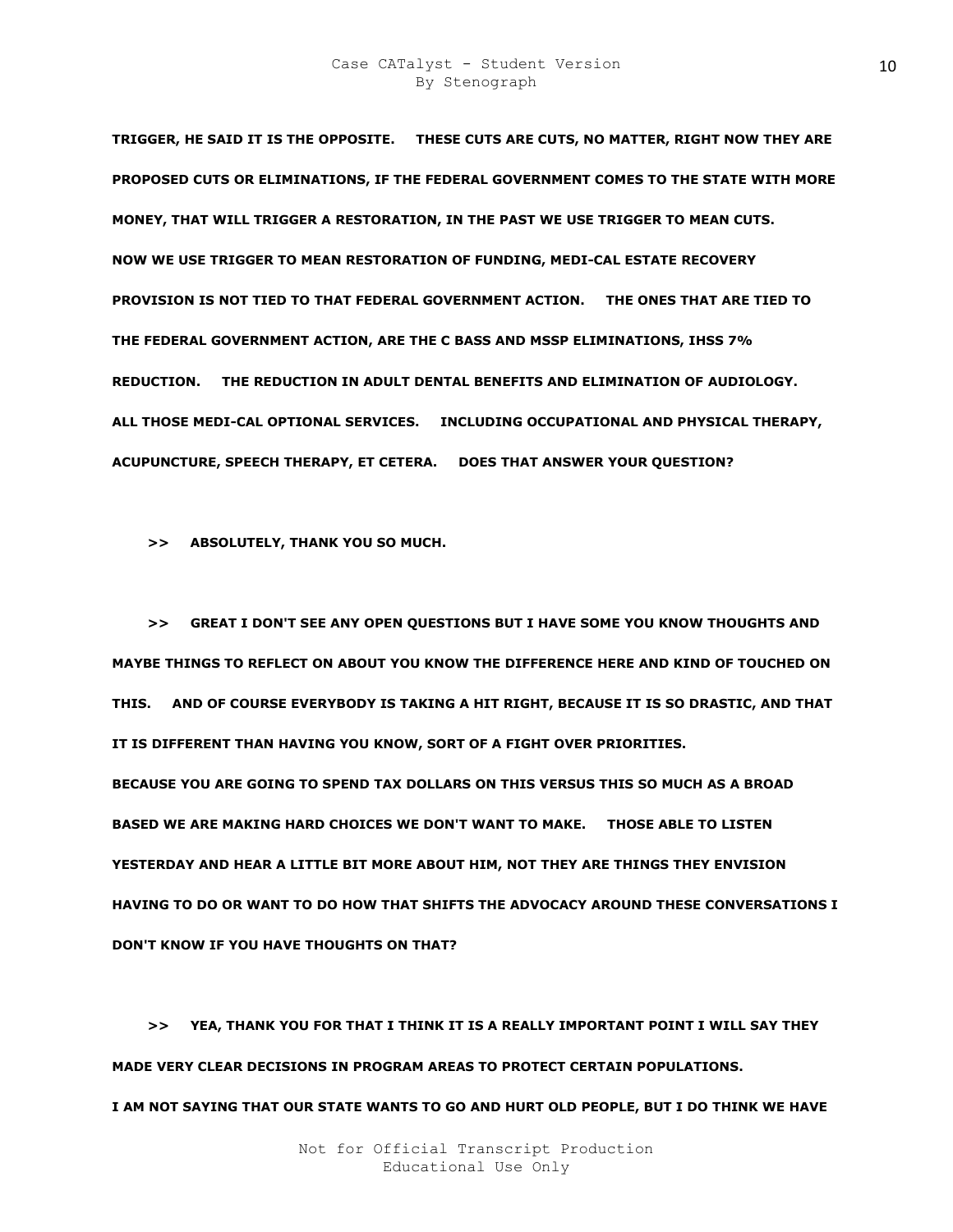**TO BE VERY CAREFUL, WE SEE TIME AND TIME AGAIN WITH THESE BUDGET CRISIS THAT WE FACE, THESE PROGRAMS AND SERVICES THAT SERVE THE MOST VULNERABLE POPULATION, WHICH FRANKLY IN COMPARISON TO A LOT OF INVESTMENTS WE MAKE IN OTHER PARTS OF THE SYSTEM ARE MINOR. NOT MINOR I MEAN THEY COST MONEY, BUT WHEN YOU TALK ABOUT ELIMINATING \$3 MILLION INCREASE TO ADRC OR \$2 MILLION FROM BUDS MEN, OR \$8 MILLION FROM NUTRITION. THAT IS DUST COMPARED TO THE OTHER DOLLARS, I AM ALL FOR EDUCATION, I HAVE KIDS BUT I THINK I AM REALLY CONCERNED WITH HOW HARD THIS BUDGET HITS OLDER ADULTS AND PEOPLE WITH DISABILITIES.** 

**GIVEN THE PARTICULARLY CRISIS WE ARE IN WITH COVID-19. THAT SAID I AGREE WITH IN TERMS OF ADVOCACY WE HAVE TO FIGURE OUT A WAY TO HAVE A VOICE THAT IS VERY STRONG AND CALLS ATTENTION TO ISSUES OF AGEISM AND ABLISM, BECAUSE I THINK THERE IS SIGNIFICANT CONCERN ABOUT THE MESSAGE WE ARE SENDING.** 

 **>> THANK YOU FOR THAT, WE DO HAVE ONE QUESTION HERE, ASKING FOR SOME CLARIFICATION, HOW YOU CAN USE CARES ACT FUNDING TO BACK THE CUTS WHEN THEY ARE EARMARKED SPECIFICALLY FOR COVID-19 ISSUE** 

 **>> GOOD QUESTION, THANK YOU, I SEE THAT, OKAY, SO, I WAS HAVING THE SAME QUESTION, MY UNDERSTANDING AND I AM SURE BUDGET FOLKS COULD EXPAND ON THIS, BUT MY UNDERSTANDING IS THE CARES ACT PROVIDED A NUMBER OF EARMARKED PLACES THAT THE STATE HAD TO INVEST, WE HAD IN OUR SERVICE AREAS A NUMBER OF SPECIFIC DOLLARS DISTRIBUTED TO THE STATE FOR NUTRITION AND OTHER SERVICES AND SUPPORTS. BUT THE STATE DID HAVE SOME FLEXIBILITY IN SOME OF THE DOLLARS IN HOW THEY SPENT THEIR CARES ACT DOLLARS. ONE EXAMPLE IS GOVERNOR NOTED IN HIS ADDRESS YESTERDAY THAT 4.4 BILLION OF CARES ACT DOLLARS THAT WERE DISCRETIONARY THAT COULD HAVE GONE TO THE GENERAL FUND HE CHOSE TO**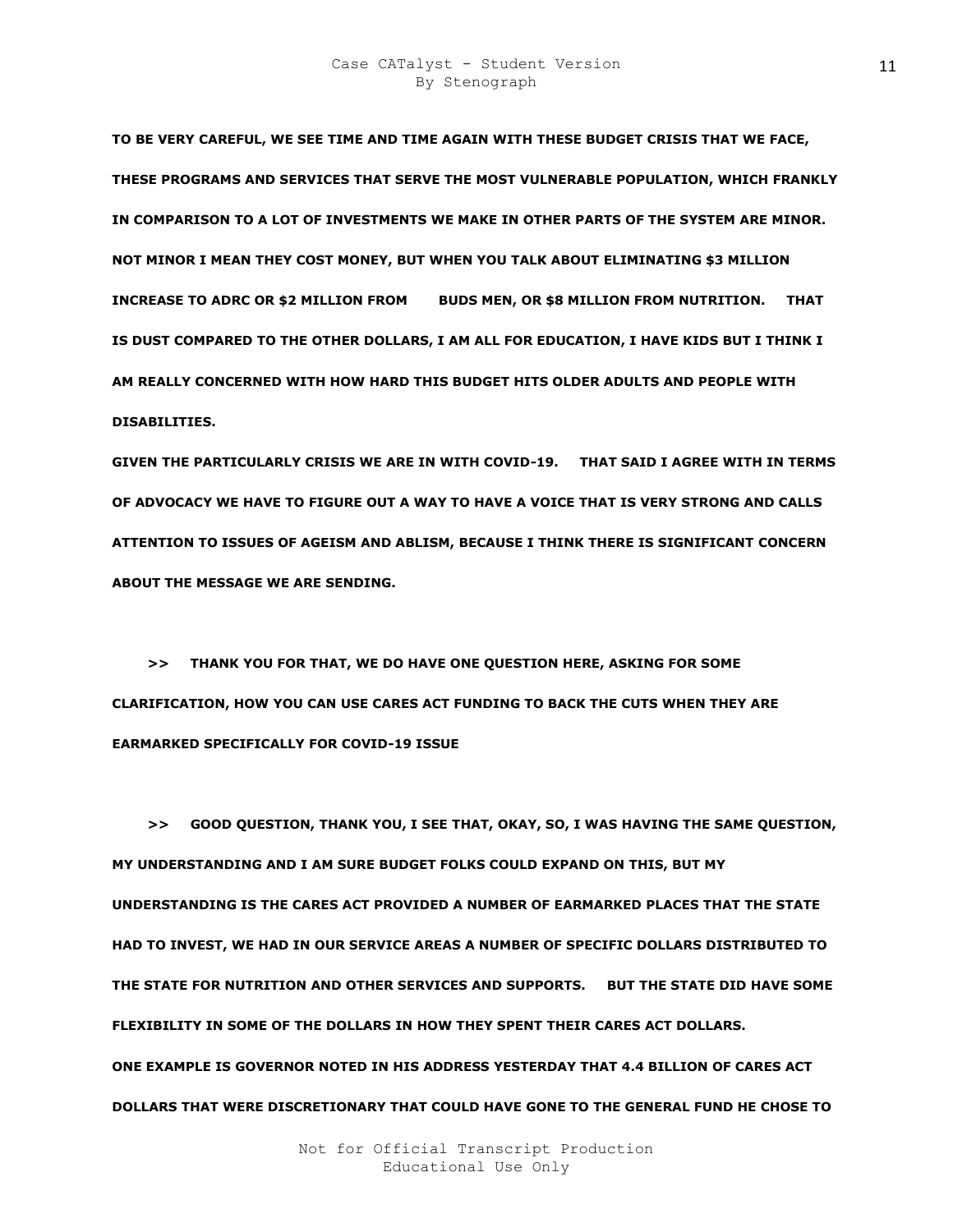**PUT INTO PROP 98, THAT IS DISCRETIONARY, SO, THERE IS A LITTLE BIT OF FLEXIBILITY THERE, THEY DID HAVE TO PUT ABOUT 2 BILLION ALREADY INTO EDUCATION, BUT HE INCREASED IT BY 4.4, AGAIN I DON'T WANT IT TO BE A GENERATIONAL WAR, OLDER VERSUS YOUNGER IT IS IMPORTANT TO NOTE SOME DEGREE OF FLEXIBILITY IN DISCRETION THE STATE HAS** 

 **>> THANK YOU, GOOD CLARIFICATION, AND CHRISTINA FROM CFILC WANTS TO SHARE WITH FOLKS THERE IS ALSO PROPOSED 2.1 MILLION CUT FROM DEPARTMENT OF REHABILITATION BUDGET. ONE MORE TO ADD TO OUR LIST THAT MAYBE WAS NOT AS CLEAR IN THE BUDGET CUTS,** 

 **>> CAN YOU CLARIFY THAT CUT IS THAT TO INDEPENDENT LIVING SERVICES OR DOR?** 

 **>> SPECIFIC TO INDEPENDENT LIVING CENTER.** 

 **>> OKAY, THANK YOU FOR THE INFORMATION.** 

 **>> WELL, ANYBODY ELSE, LAST QUESTIONS BEFORE WE MOVE ONTO OUR PANEL? OKAY, AS I MENTIONED WE ARE LOOKING FORWARD TO HAVING A MORE IN DEPTH BUDGET DISCUSSION IN TWO WEEKS ON THE NEXT WEBINAR, HOPEFULLY HAVE MORE DETAILS, AND WILL BE ACTION BY THE LEGISLATURE AND DISCUSSIONS, MORE TO REPORT OUT, SO, PLEASE DO REACH OUT IF YOU HAVE SPECIFIC THINGS YOU WOULD LIKE TO SEE COVERED IN THE WEBINAR AND ALSO DO A SURVEY AT THE END ABOUT FUTURE WEBINAR TOPICS, THANK YOU SO MUCH, HAPPY TO HAVE YOU BOTH HERE. WITH ALL YOUR EXPERTISE, AND WE WILL MOVE ON NOW TO OUR PANEL.** 

**I AM VERY EXCITED ABOUT.** 

WE HAVE QUITE A ROBUST PANEL, GOING TO COVER ASPECTS OF **STACK ASSESSI** ISOLATION, GOING TO **KICK IT OFF. (ON SCREEN) LOTS OF DIFFERENT PERSPECTIVES, WORKING HARD TO ADDRESS**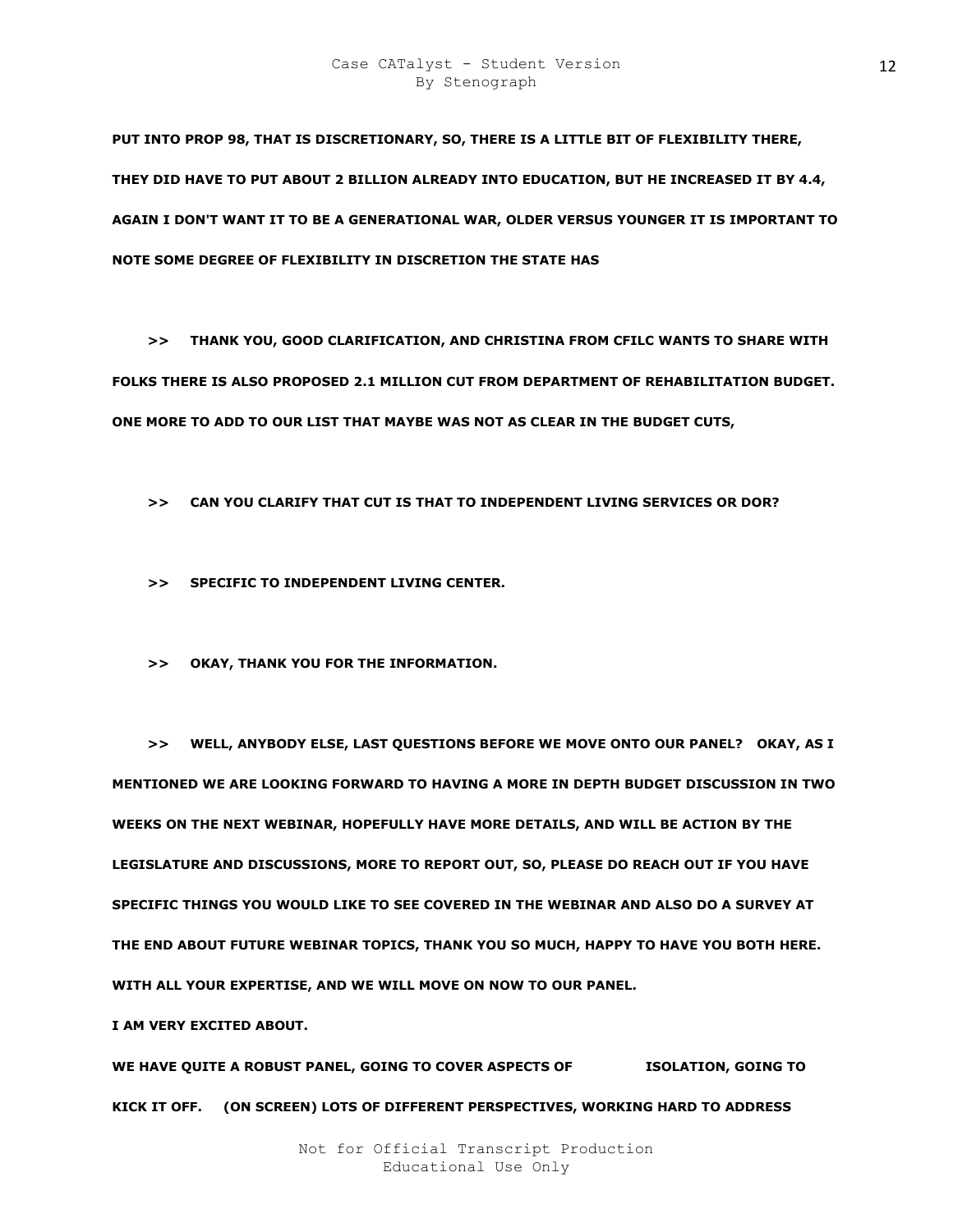**SOCIAL ISOLATION, DURING THESE STRANGE UNPRECEDENTS TIMES.** 

**GOING TO SHARE WITH YOU SOME OF THEIR BEST PRACTICES FOR WHAT IS HAPPENING. I WILL HAND IT OFF TO YOU TO GET US STARTED** 

 **>> NINA: GOOD MORNING EVERYBODY. I AM GOING TO DIVE RIGHT IN, BECAUSE I KNOW WE DON'T HAVE A TON OF TIME. I AM NINA WITH AARP CALIFORNIA, I AM ASSOCIATE STATE DIRECTOR OF THE COMMUNITY. IT IS A MEMBERSHIP ADVOCACY AND EDUCATION ORGANIZATION. WE REPRESENT 3.3 MEMBERS IN CALIFORNIA. AND OUR POPULATION, OR MEMBERSHIP--SORRY, POPULATION COVERS FOLKS 50 AND OVER.** 

**SO I AM REALLY GLAD TO HAVE THIS OPPORTUNITY TO SPEAK TO YOU ALL ABOUT A SUBJECT THAT IS SO BADLY IN NEED OF IN DEPTH EXPLORATION, INSIGHTS, THIS IS A SERIOUS PROBLEM, SOCIAL ISOLATION AND LONELINESS AMONG OLDER ADULTS AND I AM REALLY GRATEFUL WE ARE HAVING THAT CONVERSATION TODAY.** 

**AARP'S GENERAL POLICY IS THAT PUBLIC HEALTH OFFICIALS AND POLICYMAKERS SHOULD RECOGNIZE SOCIAL ISOLATION AS AN IMPORTANT HEALTH ISSUE AND SOCIAL DETERMINANT OF HEALTH AND DEVELOP EVIDENCE BASED STRATEGIES TO IDENTIFY ADDRESS AND TRACK THE PROBLEM ON A PERSONAL LEVEL.** 

**FIRST THING I AM GOING TO SHARE WITH YOU ARE THE FOUNDATIONS LONELINESS AND SOCIAL CONNECTIONS STUDY CONDUCTED IN 2018. TO BE REALLY CLEAR THE STUDY FOCUSED ON A NATIONAL STUDY, A LITTLE STATE DATA I WILL GET TO, FOCUSED ON FOLKS 45 AND OLDER, DID NOT FOCUS ON ADULTS WITH DISABILITIES, SO WE WOULD LOVE TO BE ABLE TO INFORM OUR POLICY MAKES BY SEE DATA THERE MIGHT BE OUT ON THAT. SO AS YOU KNOW, SOCIAL ISOLATION AND LONELINESS SHARE SIMILARITIES AND OFTEN OCCUR TOGETHER BUT THEY CAN BE DISTINCT AND OCCUR INDEPENDENT FROM EACH OTHER, FOR EXAMPLE YOU ARE LIVE WITH SOMEONE AND FEEL LONELY. VERY OBJECTIVE AND HAS MEASURABLE FACTORS, SUCH AS THE SIZE OF ONE'S SOCIAL**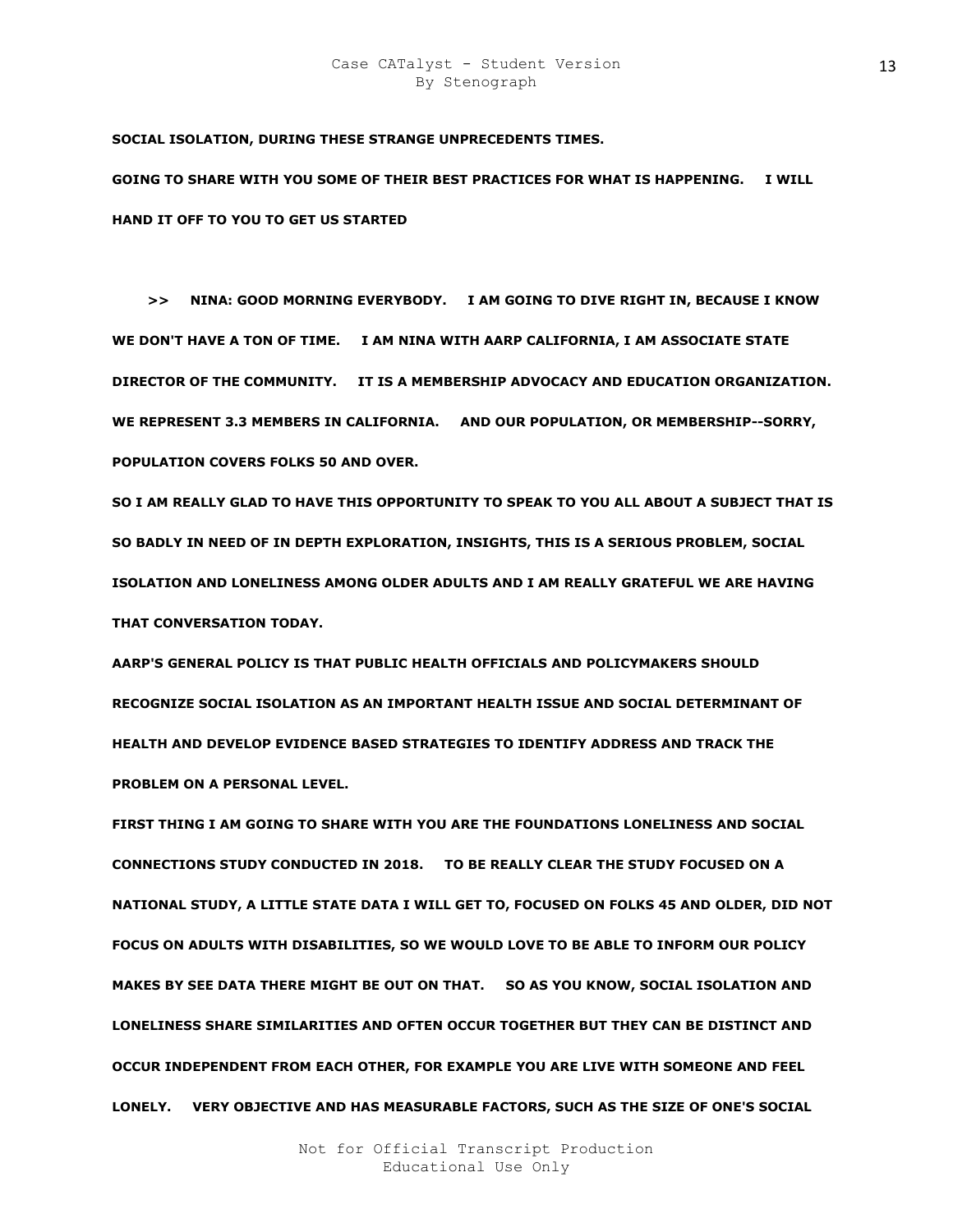**NETWORK, FREQUENCY OF CONTACT, AVAILABLE TRANSPORTATION, ACCESS TO TECHNOLOGY AND OTHER RESOURCES.** 

**LONELINESS HOWEVER IS MORE PERSONAL AND SUBJECT AS, HOWEVER BOTH ARE PUBLIC HEALTH ISSUES, I AM GOING TO HIT TOP LINES FROM THE STUDY AND I KNOW THAT THEY WILL SEND YOU A LINK TO EVERYTHING I AM GOING TO MENTION. ACCORDING TO THE FOUNDATION'S RESEARCH ABOUT 1/3 OF U.S. ADULTS AGE 45 AND OLDER REPORT FEELING LONELY AND THIS NUMBER IS GROWING. WE SEE IMPACTS ON INDIVIDUAL THAT ARE LOW INCOME, THOSE WHO ARE LOW INCOME ARE ESPECIALLY VULNERABLE, NEARLY HALF OF MIDLIFE AND OLDER ADULTS. WITH ANNUAL INCOMES OF LESS THAN 25 THOUSAND REPORT BEING LONELY.** 

**FULL 10 MILLION OVER THE AGE OF 50 LIVE IN POVERTY IN THE UNITED STATES. AND I AM SAD TO SAY THAT IS GOING TO INCREASE SIGNIFICANTLY.** 

**IN TERMS OF RACE AND ETHNICITY, OUR STUDY, THIS IS TO FOCUS ON LONELINESS, INDICATES LONELINESS HAS SAME INCIDENTS ACROSS RACE AND ETHNICITY, WE WOULD LOVE TO SEE OTHER DATA SOURCES SHOWING OTHER WISE.** 

**WE ALSO LOOK TO ADD LONELINESS AMONG THE LGBTQ COMMUNITIES, AND FOUNDATION FOUND**  THAT MIDLIFE AND OLDER A SWHO A ARE MORE LIKELY TO BE LONELY. **LET ME JUMP INTO HEALTH EFFECTS, I THINK MANY OF US HEARD THIS ALREADY, LONG TERM EFFECTS OF SOCIAL ISOLATION ARE VERY REAL, OVER PROLONGS PERIOD, IMPACT OF SOCIAL ISOLATION IS HARMFUL AS SMOKING 15 CIGARETTES A DAY. IN FACT IT HAS BEEN FOUND THAT ISOLATION IS MORE DANGEROUS TO ONE'S HEALTH THAT OBESITY AND LINKED TO GREATER LIKELIHOOD OF EARLY DEATH. COGNITIVE DECLINE, AND OVER ALL HEALTH. ALSO TELLS US NOT SURPRISINGLY THIS HAS IMPACT ON MEDICARE, BY EXAMINING THE DATA STUDY SHOWED LACK OF SOCIAL CONTACT, IS ASSOCIATED WITH ESTIMATED 6.7 BILLION ANNUAL SPENDING, NATIONAL NUMBERS, STUDY BET DOWN TO INDICATE IT IS ABOUT 608 PER YEAR MORE PER PATIENT.**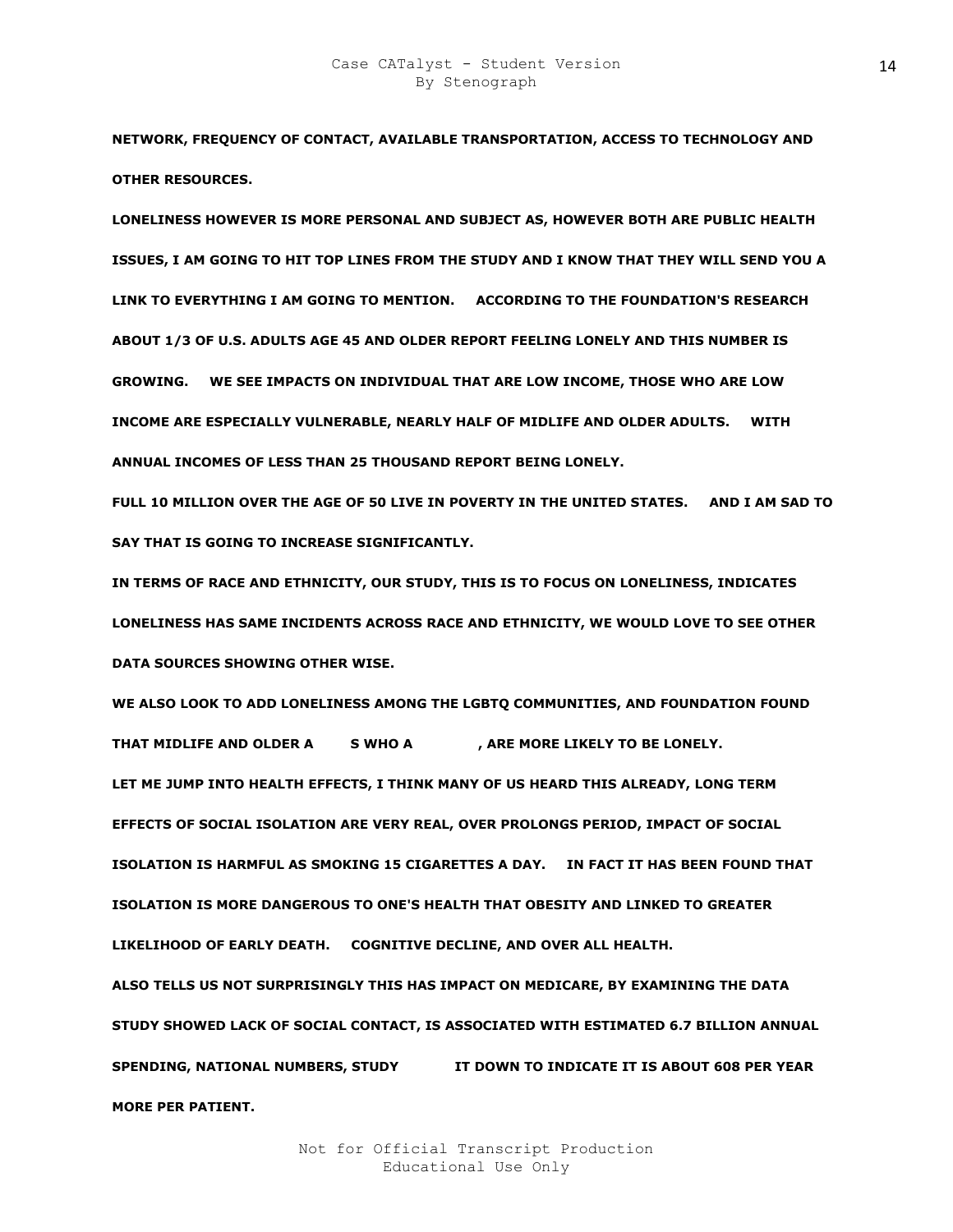**I WANT TO JUMP A BIT INTO A BIT OF WHAT CAN HELP AND WHAT MAY OR MAY NOT HELP. SO, WHAT CAN HELP OF COURSE IS GETTING TO KNOW ONE'S NEIGHBORS, THAT CAN REDUCE LONELINESS, AND IN FACT 33% OF MIDLIFE AND OLDER ADULTS WHO SPOKE TO THEIR NEIGHBORS ARE NOT LONELY. WE ALSO HEAR A LOT OF THE BENEFITS OF CHURCH, AND VOLUNTEERING AND OTHER MEANS OF REACHING OUT AND BEING INVOLVED IN YOUR COMMUNITY.** 

**I WANT TO TOUCH A BIT ON WHAT IS CALLED THE DIGITAL DIVIDE, ACCORDING TO OUR WORK. MIDLIFE AND OLDER ADULTS HAVE MORE THAN TRIPLED SINCE 2010, NOW HEAR 42% REPORT IN SOCIAL MEDIA. IT HAS POSITIVES AND NEGATIVES, IT DOESN'T CURVE SOCIAL ISOLATION. THAT**  BRINGS US TO DIGITAL DIVIDE. TECHNOLOGY HAS BOTH POSITIVE AND NEGATIVE EFFECT **LONELINESS.** 

**WHILE IT CAN HELP WITH FEELING CONNECTED AND LESS LONELY, MAYBE ATTENDING FOR EXAMPLE VIRTUAL CHURCH SERVICES, SOME REPORT FEELING MORE LONELY. THROUGH SOCIAL MEDIA, ACCORDING TO THE SURVEY. AND IN FACT, UNFORTUNATELY, WHEN ONE GOES ONLINE, IT CAN ACTUALLY IMPACT YOUR RELATIONSHIPS.** 

**I THINK WE HEAR THIS FROM A LOT OF FOLKINGS, TECHNOLOGY TENDS TO AMPLIFY PREEXISTING ATTITUDES AND COULD BE ENHANCING POLARIZATION IN OUR SOCIETY. ANOTHER THING IS CHRONICALLY LONELY ADULTS ARE MORE LIKELY TO TURN TO ISOLATING ACTIVITIES TO COPE. THAT INCLUDES EATING--A LOT OF WHAT IS GOING ON RIGHT NOW, WATCHING TV, SERVING THE INTERNET, MESSING AROUND ON TWITTER. PEOPLE NOT CHRONICALLY LONELY WALK WITH A FRIEND OR GO OUT, OR TAKE A WALK WITH A LOVED ONE OR SOMEBODY THAT DOESN'T LIVE WITH YOU.** 

**I HAD ALREADY MENTIONED SOME OF THE MANNERS THAT CAN HELP. ONE FINAL DATA POINT BEFORE I JUMP INTO SOME WORK GOING ON IN THE STATE. YOU WILL FIND THIS IN THE SURVEY I BELIEVE IS LINKED FROM THE AMERICAN COMMUNITY SURVEY. IN CALIFORNIA OVER 2 MILLION PEOPLE OVER THE AGE OF 50 LOVE ALONE OR IN A HIGHER RISK OF SOCIAL ISOLATION, WHICH OF**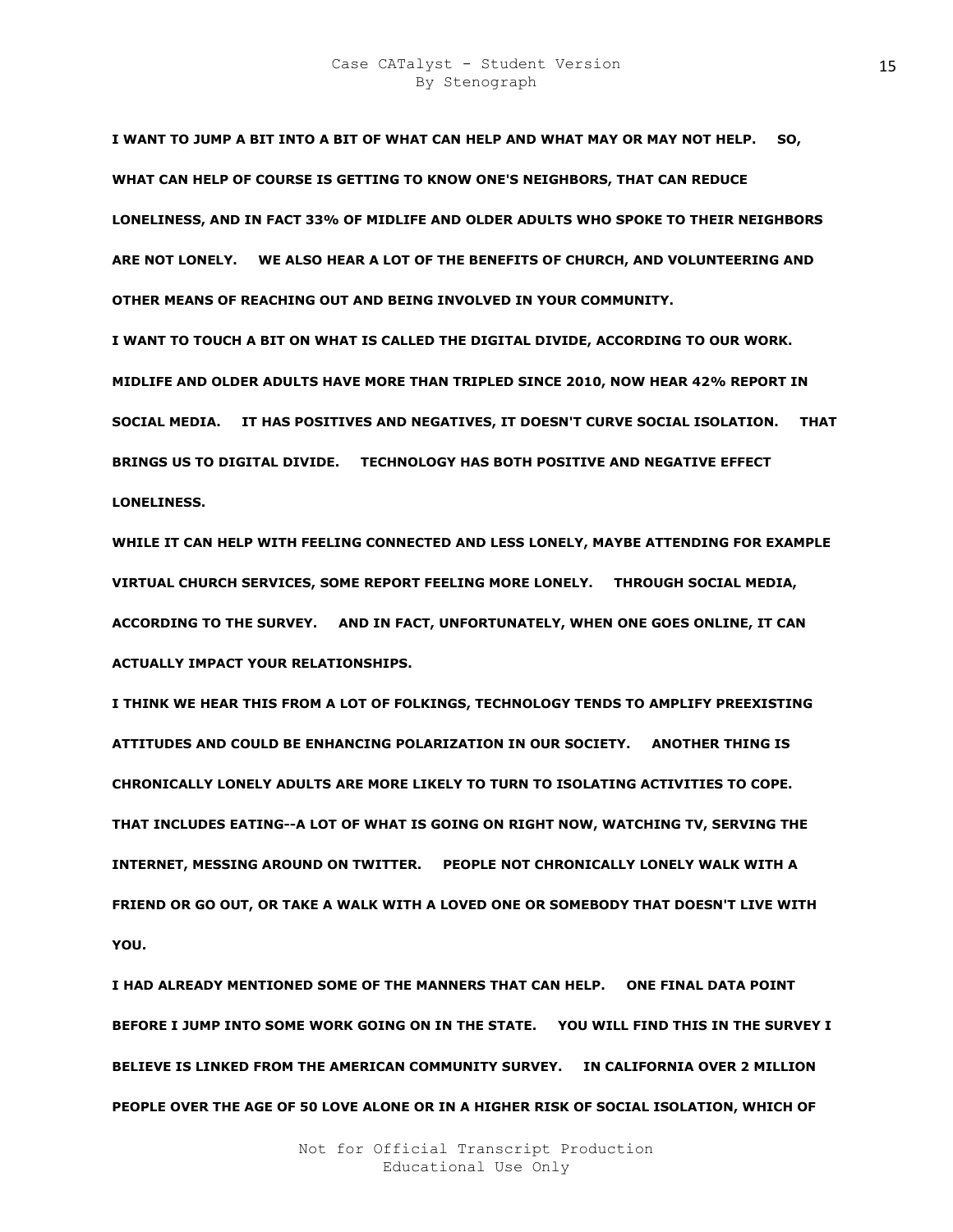**COURSE IS NOW MAGNIFIED BY SOCIAL DISTANCING REQUIREMENTS ACROSS THE STATE. AS WE KNOW, SOCIAL DISTANCING OR PHYSICAL DISTANCING AS MANY PREFER. HAD LED TO US SCALING BACK** 

**DOESN'T MEAN YOU HAVE TO BE ALONE, TECHNOLOGY IF YOU HAVE ACCESS TO IT CAN OFFER WAYS TO KEEP IN TOUCH WITH FAMILY AND FRIENDS AND NEIGHBORS AND LOVED ONES AND FACE TIMING AND VIRTUAL VISITS WITH LOVED ONES AND NURSING HOMES AND SO FORTH.** 

**UNFORTUNATELY WE HAVE TO HAVE VIRTUAL MEMORIALS RIGHT NOW BUT A WAY TO CONNECT WITH LOVED ONE. SO, AARP, I WANT TO GO INTO TOOLS, TRYING TO GO QUICKLY HERE, SOME TOOLS THEY HAVE TO HELP OLDER CALIFORNIANS STAY CONNECTED WE DO HAVE A SITE AT OUR FOUNDATIONS, CONNECT TO EFFECT. PROVIDES A LIST OF COMMUNITY ASSISTANCE PROGRAMS FOR MEDICARE FOOD AND JOB TRAINING. ALSO DURING COVID-19** 

**AARP LAUNCHED A COMMUNITY CONNECTIONS TOOL, AVAILABLE IN SPANISH, AND ALLOW YOU TO PLUG INTO A NUMBER OF GROUPS AND ORGANIZE VOLUNTEERING, FOR EXAMPLE, PICK UP PRESCRIPTION, AS NOTED, MANY ACTIVITIES ARE OFFERED OFFERED ONLINE I HAVE DONE ONLINE**  FITNESS THROUGH MY GYM FOR EXAM. . BOOK CLUBS AND SO FORTH.

**MANY WAYS FOR PEOPLE TO CONNECT IN DIFFICULT TIMES, VOLUNTEERISM. AND THIS REALLY DOES CONNECT TO SOME OF THE WORK THAT THE STATE IS DOING, IDENTIFYING VULNERABLE ADULT INS YOUR NEIGHBORHOOD AND MAKE A PLAN TO MAKE SURE SOMEONE REACHES OUT TO THEM ON A REGULAR BASIS, BY PHONE TEXT E-MAIL OR VIRTUAL CHAT. OR GO OLD SCHOOL AND REACH OUT TO A FAMILY MEMBER OR FRIEND BY SENDING A LETTER OR POSTCARD.** 

**ENCLOSE A LETTER OR TWO TO SPARK A FOND MEMORY. LET ME JUMP INTO SOME OF THE WORK WE HAVE DONE AND ALL THESE TIPS AND TOOLS YOU FIND ON FOUNDATION SIELT AND VARIOUS THINGS**  YOU GET FROM THEM. DURING COVID-19 AARP WORKED WITH THE FR'S OFFICE ON THE **CALIFORNIA FOR ALL RESOURCE CARD, WHICH SOME OF YOU MAY HAVE RECEIVED IN THE MAIL, IT IS A ONE STOP INFORMATION GUIDE ON COVID-19 FOR ALL CALIFORNIANS, DIRECTED TO OLDER**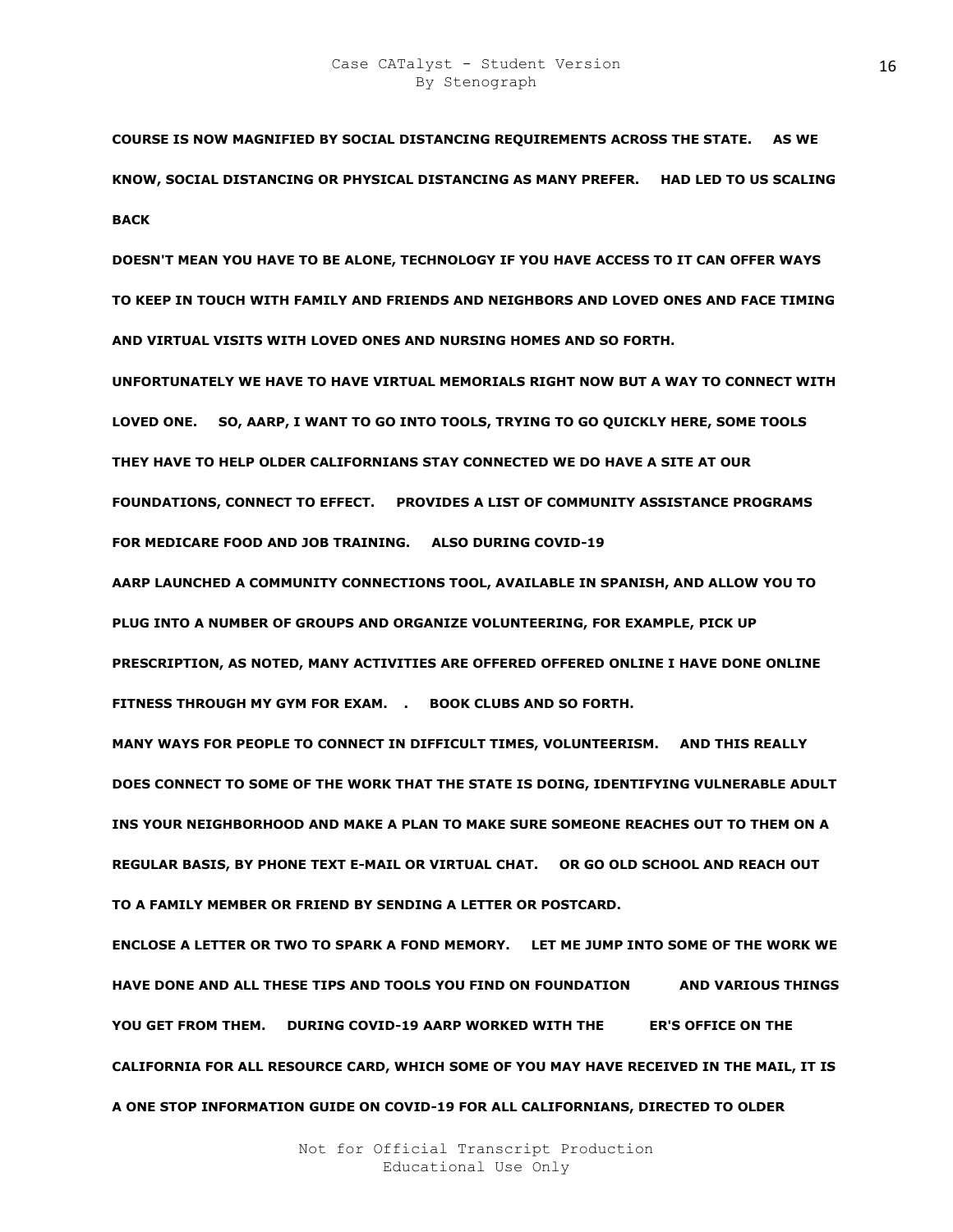**ADULTS AND PART OF THE CAMPAIGN TO STAY AT HOME SAVE LIVES CHECK IN.** 

**THERE ARE TIPS AND TOOLS ON HOW TO COMBAT SOCIAL ISOLATION, AND FOOD INSECURITY. UNFORTUNATELY THE TWO ARE LINKED. THE CARD IS AVAILABLE DIGITALLY, IN ENGLISH SPANISH OR CHINESE, AND JUST PING ME IF YOU HAVE QUESTIONS ABOUT THIS RESOURCE CARD. THIS HAS BEEN A REALLY GREAT TOOL I GOT ONE AT HOME MYSELF. UMM, AND WE HAVE ALSO SHARED AND I DID SEND AN EXAMPLE OF THE DIGITAL PRINT BLG VERSION TO YOU A WHILE BACK. NOT SURE IF YOU SAW THAT. WHILE WE DID COMPILE A LONG LIST OF LOCAL GOVERNMENTS AND BUSINESSES ACROSS THE STATE. AND DID DISTRIBUTE ELECTRONICALLY, I ALREADY MENTIONED COMMUNITY CONNECTIONS I WILL SKIP THAT.** 

**WE ARE CONTINUING TO CONNECT THROUGH FACEBOOK BUT ALSO HAVE TOWN HALLS EVERY THURSDAY, YOU CAN SIGN UP FOR, ON A VARIETY OF TOP I THINKS, RELATED TO COVID-19. FINALLY, MASTER PLAN FOR AGING. SO, EVEN THOUGH THE MASTER PLAN FOR AGING HAS BEEN ON PAUSE, IT HAS BEEN WORK GOING ON BEHIND THE SCENES, SO THE STAKEHOLDER ADVISORY COMMITTEE. LED BY JUSTICE AND AGING.** 

**DEVELOPED A LIST OF QUICK ACTION ITEMS AND HAVE FIVE MONTHLY MEETINGS WITH THE SECRETARY ON THESE QUICK ACTION ITEMS, AND I CAN SHARE THIS WITH EVERYBODY FOR PUBLIC DISTRIBUTION, BUT AMONG SOME RECOMMENDATIONS WERE QUICK ACTION ITEMS THAT THE STATE COULD IMPLEMENT IN ORDER TO REDUCE ISOLATION NEGLECT AND ABUSE, INCLUDING DEVELOPING AND EXPANDING LOCAL PLANS, CHECK IN, CAMPAIGN, LEVERAGE HEALTH PLANS TO ENSURE THEY ARE ACTIVELY ENGAGING MEDI-CAL TO ENSURE THEY ARE RECEIVING CARE AND SUPPORT. PUBLIC HEALTH OUT REACH TO ALZHEIMER'S POPULATION, DETAILED IN THE LIST YOU WILL SEE, AND ALSO WORKING WITH COUNTIES AS DESIGNATED LOCAL PARTNER, STATE SHOULD DEVELOP A COORDINATED AND SHARED STATEWIDE PLATFORM THAT MAPS HOT SPOTS AND EMERGING NEEDS IN REALTIME. THIS WOULD BE USEFUL FOR MANY THINGS NOT JUST THOSE AT RISK OF ISOLATION OR POCKETS OF ISOLATION. BUT, WOULD ALSO HELP US DURING FIRE SEASON. AS WELL AS REALLY**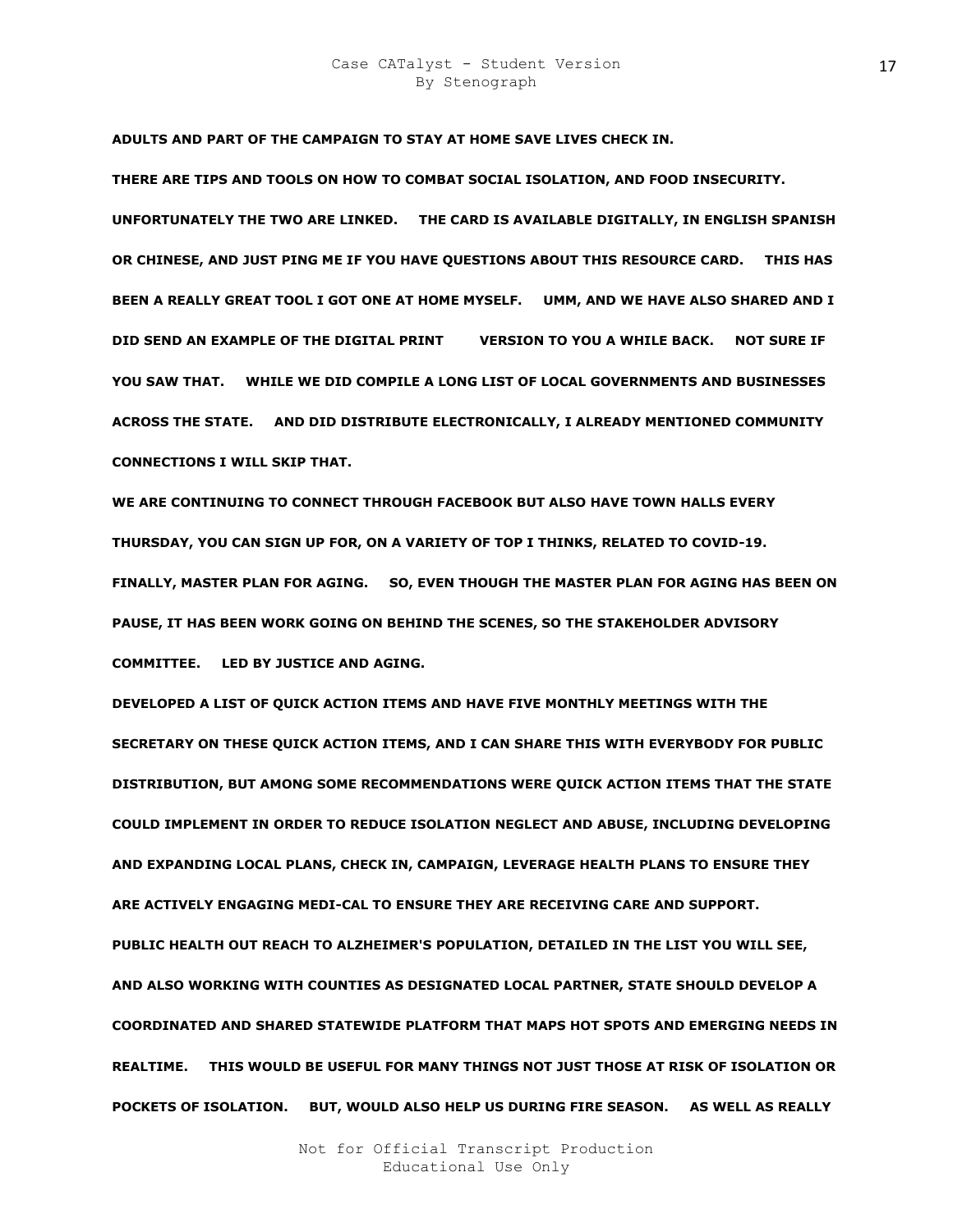**IDENTIFYING AREAS WHERE FOOD INSECURITY IS ACUTE. I BELIEVE THAT IS WHAT I HAVE FOR YOU NOW.** 

**I AM TRYING TO GO QUICKLY BUT I WILL PAUSE HERE.** 

 **>> GREAT THANK YOU SO MUCH, THANK YOU FOR THAT BROAD OVER VIEW AND SOME OF THOSE INTERESTING FACTS, I KNOW YOU KNOW AARP FOCUSES ON OLDER ADULLS AS YOU IMAGINE, SOME OF THE SAME IMPACTS EFFECT OTHERS WITH DISABILITIES AND OTHERS FEELING SOCIAL ISOLATION, THANK YOU FOR THAT AND THE RESOURCES. I WANT TO REMIND THOSE TO NOT RAISE YOUR HAND IF YOU HAVE A QUESTION, WE WILL GET TO THE Q AND A AND RUN THROUGH THEM, AS YOU HAVE QUESTIONS TYPE IN AND WHEN WE ARE DONE WE WILL RUN THROUGH THE QUESTIONS. I THINK WE HAVE A QUICK ANNOUNCEMENT AND MOVE ONTO THE NEXT PANEL.** 

 **>> THANK YOU, I JUST RESPONDING TO YOUR QUESTIONS AND COMMENTS ABOUT THE HANDOUTS I WANT TO REMIND FOLKS THAT HANDOUTS ARE AVAILABLE ON THE COLLABORATIVE WEBSITE. CCLTSS.** 

**FOR THIS PARTICULAR WEBINAR YOU DON'T HAVE TO DIG FAR, RIGHT ON THE HOME PAGE, SHE DID MENTION A LIST OF ADDITIONAL RESOURCES WE WILL BE POSTING THAT LATER TODAY, IN ADDITION NEXT WEEK WE WILL SEND OUT OUR SORT OF STANDARD ONGOING FOLLOW UP E-MAIL WITH A LINK TO THE RECORDING, AND AGAIN A LINK TO THE MATERIALS, BUT IF YOU HAVE A HARD TIME FINDING THEM OR YOU JUST WANT A QUICK RESPONSE E-MAIL ME AND I AM HAPPY TO REDIRECT YOU.** 

 **>> JANET: THANK YOU VERY MUCH, HOPE YOU CAN HEAR ME CLEARLY. I AM THE CEO OF**  METTA FUND AND BEEN HERE SINCE ABOUT 2017, A PRIVATE FOUNDATION IN SAN FRANCISCO, **AND WE ARE DEDICATED TO HEALTH AND EQUITY AND AGING. WE PARTNER WITH NONPROFITS.**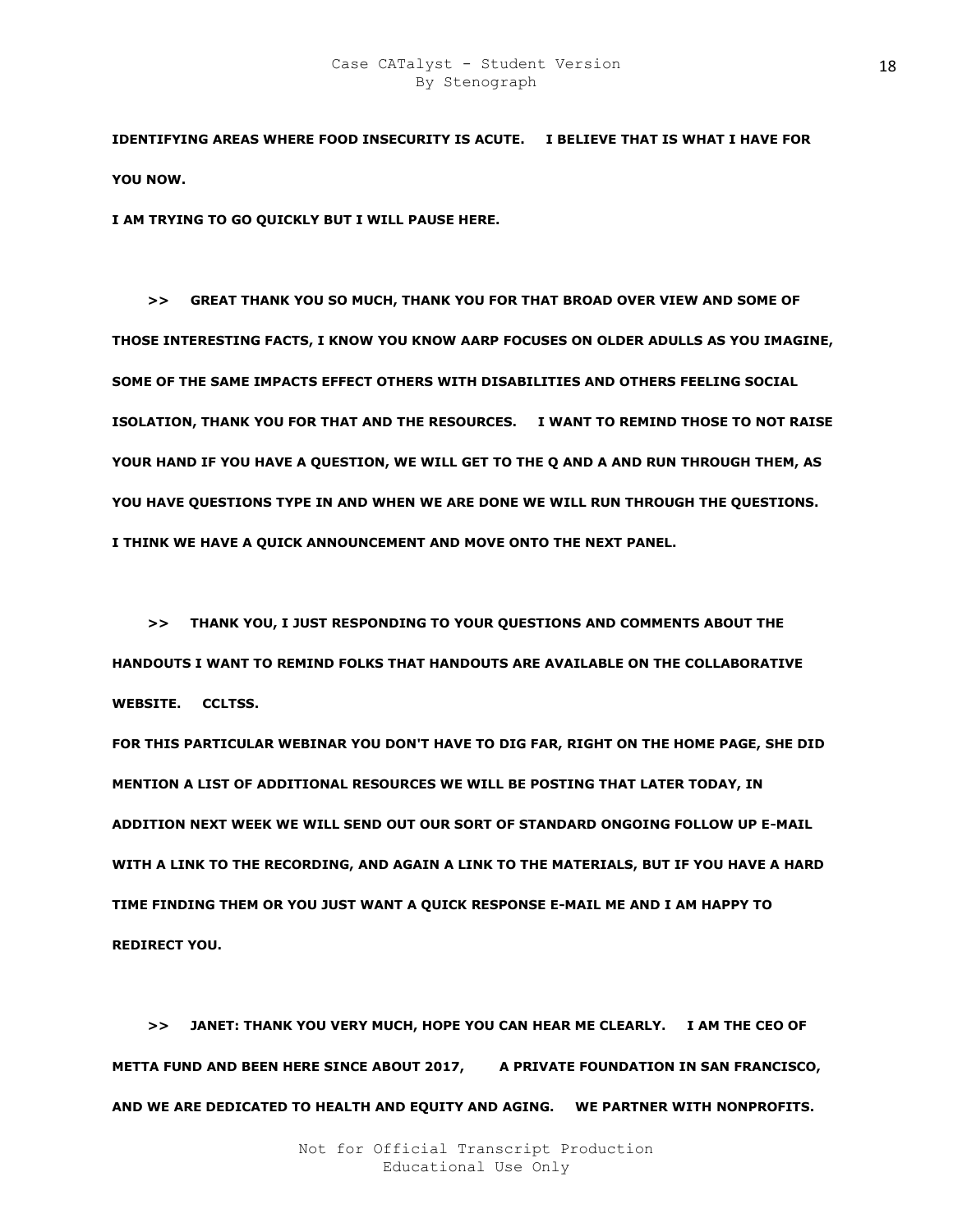**WHERE THERE IS COMMUNITY NEEDS AND WHERE WE CAN MAKE SYSTEMATIC CHANGE TO ADDRESS HEALTH INEQUITY.** 

IN 2017 WHEN I ARRIVED WE MADE A 10 YEAR COMMIT TO ADDRESS SOCIAL ISOLATION AND **LONELY AMONG OLDER ADULTS.** 

**HEALTH EQUITY IS REALLY WHERE WE ARE FOCUSED, LENS WE USE FOR GRANT MAKING AND PARTNERSHIP WORK. WE HAVE TAKEN ON THIS WICKED PROBLEM, MUST SAY I AM HAPPY PEOPLE**  ARE FOCUSSING ON IT NOW, SINCE WE STARTED IN 2016. IT PROPORTIONATELY EFFECTS THOSE **WITH LOW INCOME AS YOU HEARD. AND THERE IS TRULY A LACK OF FUNDING REGARDING THE BUDGET AND REGARDING PROGRAMS AND INTERVENTIONS. AND I HAVE NO IDEA--ONE MOMENT PLEASE.** 

**THANK YOU SORRY ABOUT THAT, NOT A CHILD BUT A PHONE THAT KEEPS BEEPING ( CHUCKLE ). SO AT METTA FUND WE ARE FOCUSED ON SOCIAL HEALTH. ABOUT A DEKAD ABOUT TO THINK ABOUT IT OPPOSED TO HEALTH CARE SYSTEM. AS YOU KNOW WE ARE MOST AT RISK, AND THOSE MOST AT**  RISK ARE REALLY WOMEN, PEOPLE OF COLOR, IMGRANICS, LGBTQ, OLDER ADULTS, INDIVIDUALS **WHO LIVE ALONE, AND FOLKS EXPERIENCING MENTAL HEALTH CHALLENGES. I WOULD MOVE FORWARD AND TELL YOU A STORY ABOUT THE FRIEND OF MINE, BUT IN INTEREST OF TIME I WILL MOVE ON AND TALK ABOUT HOW WE--OR WHAT WE BREVE** 

**HOW WE LOOK AT THE COMMUNITY DRIVEN SOLUTION.** 

**WE BELIEVE THAT THE COMMUNITIES DRIVE THE BEST SOLUTIONS FOR US TO MOVE FORWARD. THEY ARE SOPHISTICATED IN UNDERSTANDING WHERE THE CHALLENGES ARE THEY FACE, AND THE SOLUTIONS THAT WILL ALLEVIATE THESE CHALLENGES FOR THE INDIVIDUALS LIVING IN THE COMMUNITY.** WE ALSO BELIEVE THAT THE ORGANIZATIONS, WHICH, THAT HAVE MARGIN ED **GROUPS ARE BEST SUITED TO LEAD THEIR WAY OUT AND KNOW WHAT THE WORKING IN THEIR PARTICULAR COMMUNITY.** 

**SO, SOMETHING THAT MIGHT WORK IN THE LGBTQ COMMUNITY MAY NOT WORK THE SAME IN A**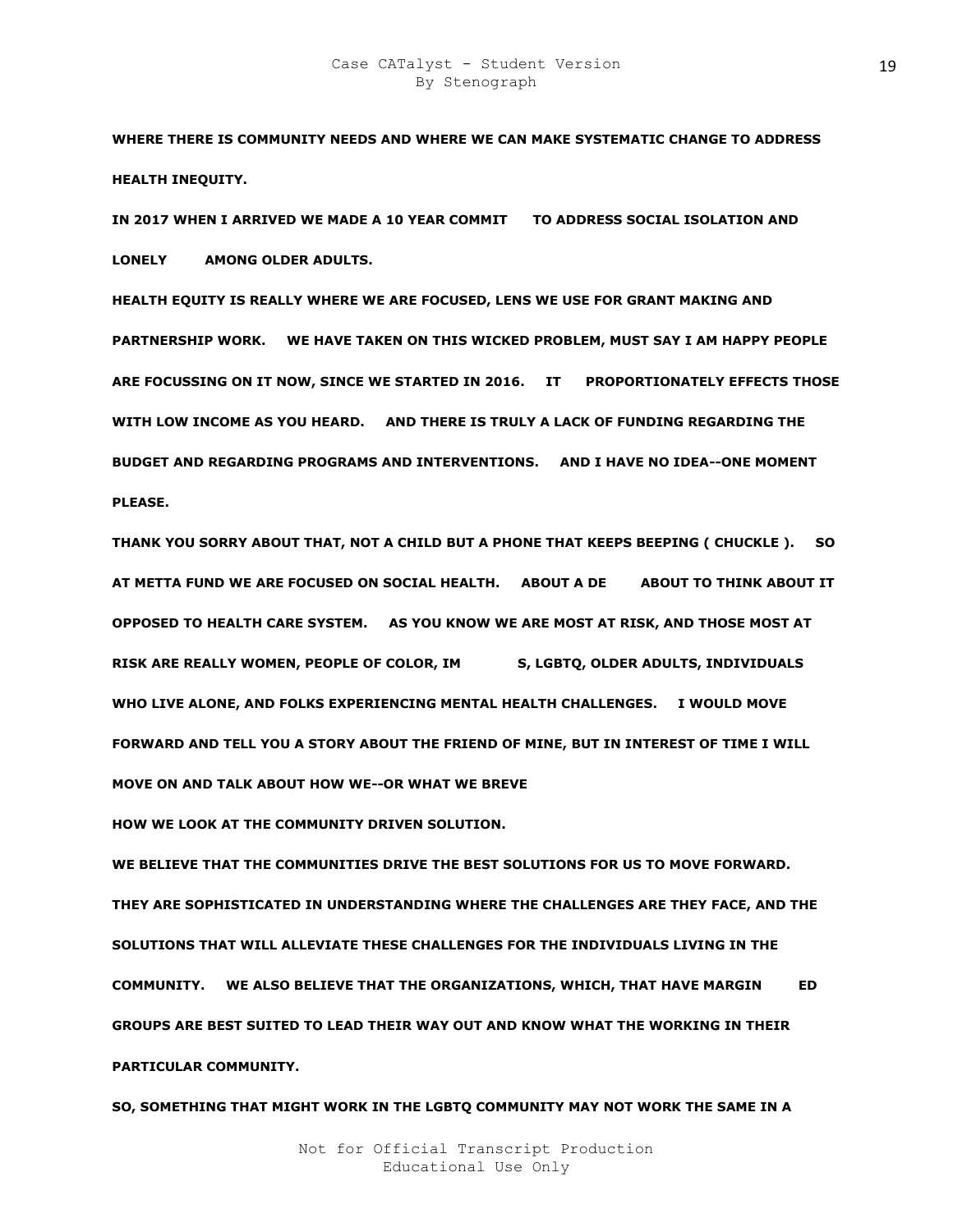**COMMUNITY THAT IS PREDOMINANTLY LATINX FOR EXAMPLE.** 

WE HAVE TO LOOK AT THE COMMUNITY TO GIVE US DIRECTION ON WE SHOULD DO, SO WE FOCUS **ON SEVERAL SPECIFIC COMMUNITIES HERE IN SAN FRANCISCO. AFRICAN AMERICAN, LGBTQ, LATINX CHINESE** 

**ONE IS MINIMIZE TECHNOLOGY 6 FOR OLDER ADULTS, AND SUPPORT COORDINATED AND COLLABORATIVE PROGRAMS BETWEEN HEALTH CARE AND SOCIAL SERVICES. AND SAFETY NET SERVICES AND. ALSO OPPORTUNITIES FOR OLDER ADULTS TO BE VIBRANT AND ACTIVE IN HOME THEIR HOME AND COMMUNITY.** 

**EXAMPLE OF WHAT WE DID, WE DID RAPID RESPONSE GRANT MAKING TO DEEP CONNECTED COMMUNITY PARTNERS, ONE IS COMMUNITY TECH NETWORK HERE. THEY WORK IN A COMPETENT WAY CONTRACTING WITH CHINESE LANGUAGE TEACHER AND PARTNER WITH OTHER CPO IN SON FRANCISCO, NEWER ORGANIZATION AND BRIDGING THE DIVIDE IN ADVANCING DIGITAL LITERACY FOR OLD R ADULTS** 

**AS YOU HEARD THIS IS A METHOD OR OPPORTUNITY FOR HAVING BETTER OUT COMES AND RESULTS IN THAT WAY. THEY MADE A QUICK WITH OUR RAPID RESPONSE GRANT MAKING THEY MADE A VERY QUICK BOVANCE THESE PROGRAMS, UMM AND ADAPT TO BRINGING THESE AND PRIORITIZING DEVICES AND INTERNET AND VIRTUAL TRAINING FOR OLDER ADULTS WHO WERE UNABLE TO MAYBE GO TO A SITE THEY WERE GOING TO BEFORE BUT ACTUALLY THINGING THAT ON AND HOME.** 

**THEIR NEWEST PROGRAM IS CALLED HOME CONNECT AND PROVIDES REMOTE TRAINING AND INCLUDES TRAINING FOR OLDER ADULTS BOTTOM LINE AND KNOW HUMAN CONNECTION IMPROVES HEALTH AND WELL BEING, AND THAT IS BENEFIT TO ALL OF US, I WANT TO STAY WITHIN THE TIME FRAME A LOTTED AAPPRECIATE THE OPPORTUNITY TO PEAK ABOUT WHAT IS GOING ON WITH OUR ORGANIZATIONS, I WILL TAKE QUESTIONS NOW OR LATER HOWEVER THE MODERATOR WOULD LIKE**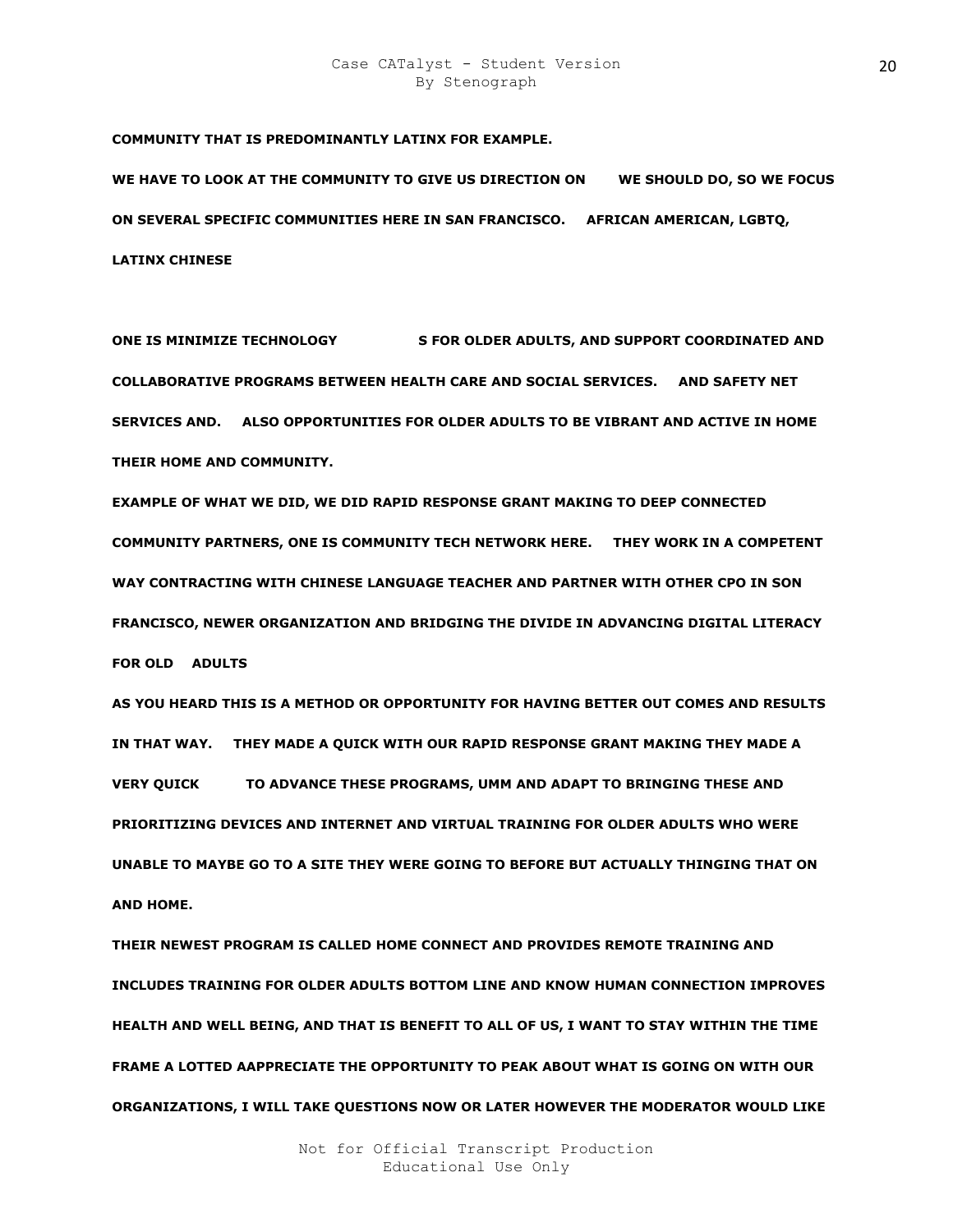**TO GO FORWARD** 

 **>> YEA THANK YOU, SAVE QUESTIONS FOR THE END, PROBABLY QUESTIONS ALL OF YOU CAN ANSWER PIECES OF, THANK YOU SO MUCH, THAT IS GREAT.** 

**MOVE RIGHT ALONG, NEXT WE HAVE DOCTOR GREENE OF THE UNIVERSITY OF CALIFORNIA SAN FRANCISCO, WITH INTERESTING PERSPECTIVE ON WORK WITH HIV AND AIDS PATIENTS AND OLER ADULTS, I WILL PASS OFF THE MIC NOW.** 

 **>> THANK YOU AND THANK YOU TO ALL OF THE PANELISTS TODAY. SO JUST A QUICK ON MY BACKGROUND, ASSISTANT PROFESSOR IN THE DIVISION OF GERIATRICS AT THE UNIVERSITY OF CALIFORNIA SAN FRANCISCO AND A HIV SPECIALIST, I HAVE WORKED ON HOUSE CALL PROGRAM FOR NUMBER OF YEARS MAKING VISITS TO HOME BOUND ADULTS AND PEOPLE WITH DISABILITIES, AND** 

**CURRENTLY I AM FOCUSED ON PROVIDING CONSULTATIONS TO THE HIV CLINICS. I THINK JUST TO HIGHLIGHT WHAT THEY HAVE ALREADY MENTIONED IS THERE ARE REALLY SIGNIFICANT HEALTH ISSUES AND CONSEQUENCES ASSOCIATED WITH LONELINESS, AND ISOLATION, AND YOU KNOW, THIS IS SOMETHING WE TAKE VERY SERIOUSLY IN GERIATRICS AND ESPECIALLY CONCERNED IN THIS TIME.** 

**ACROSS ALL OF OUR CLINICAL PROGRAMS WE HAVE ACTUALLY BEEN TRYING TO PROACTIVELY OUT REACH TO OLDER ADULTS WE SERVE AND THERE HAS BEEN EFFORTS TO TRY TO QUANTIFY HOW COVID-19 IS SPECIFICALLY INCREASING ISOLATION AND LONELINESS, AND I WOULD ENCOURAGE ANYONE WHO IS INTERESTED, IF YOU GO TO DIVISION OF GERIATRICS WEBSITE YOU CAN SIGN UP FOR THE LIST SERVE TO RECEIVE COMMUNICATIONS, INCLUDING IN TWO WEEKS WHERE SOME OF THE DWA TA IS PRESENTED. BUT I DID REALLY WANT TO TAKE SOME OF THE TIME I HAVE TO**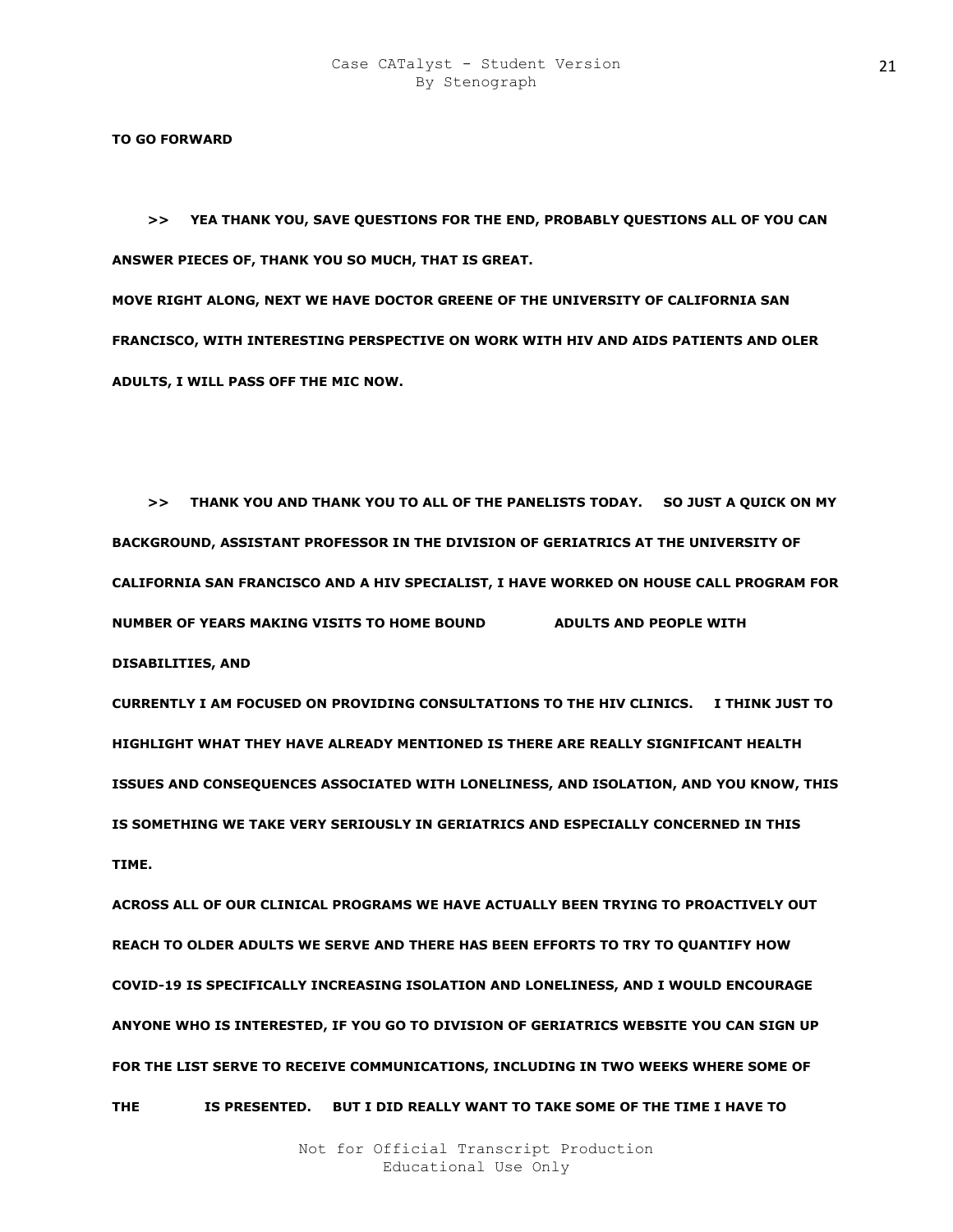**HIGHLIGHT SOME OF THE UNIQUE CHALLENGES ED BYS I THINK THE FIRST POINT IS RECOGNIZE AND ACKNOWLEDGE THERE ARE PEOPLE WHO HAVE ALREADY SURVIVED A PANDEMIC, THE HIV AIDS PANDEMIC. FOR WHICH ACTUALLY THERE IS STILL NO CURE FOR HIV AND I THINK JUST TO ACKNOWLEDGE THAT FOR SOME PEOPLE DURING THIS TIME, THERE HAVE BEEN THOUGHTS, IT IS RETRIGGERING AND RETRAUMATIZING TO A CERTAIN DEGREE. I THINK ALSO FOR OTHERS IT HAS BEEN TIME OF REFLECTION AND THINK OF LESSONS WE LED FROM THE HIV EPIDEMIC, WHILE IT IS NOT THE SAME AS COVID-19, THEY ARE TWO DIFFERENT PROCESSES AND EXPERIENCES, I THINK THERE ARE SOME LESSONS, THAT, HAVE BEEN LEARNED INCLUDING SOME THINGS THAT HAVE SOME UP AROUND HEALTH INEQUALITIES. THAT WE ARE SEEING NOT ONLY WITH COVID-19 BUT CERTAINLY BEEN A GLOBAL IMPACT OF HIV COMMUNITIES. I THINK TO HER POINT REALLY NEEDING TO INVOLVE COMMUNITY MEMBERS IN THE RESPONSE TO EPIDEMICS. AND RESPONSE TO WHAT WE TRY TO DO AS A HEALTH CARE SYSTEM. AND I THINK IN ORDER TO ENABLE BEHAVIOR CHANGE WE NEED TO WORK WITH WHAT IS AVAILABLE, FOR EXAMPLE IF YOU DON'T HAVE TO RUNNING WATER IT IS REALLY HARD TO WASH YOUR HANDS, THINGS WE SAW FROM THE HIV EPIDEMIC WE ARE SEEING PLAY OUT AGAIN. BEFORE COVID-19 THEY MENTIONED THE IMPACT ON THE LGBTQ COMMUNITY, CERTAINLY OLDER ADULTS WITH HIV MAY ALSO IDENTIFY WITH THE COMMUNITY, STUDIES IN SAN FRANCISCO AND OTHERS, SUGGEST THAT OLDER ADULTS WITH HIV MAY HAVE HIGHER RATES OF LOBELINESS THAN THE GENERAL POPULATION, SOME IN PART PROBABLY RELATED TO THE LOSS OF SOCIAL NETWORKS MANY EXPERIENCED IN THE 80'S, AND 90'S, SOME PEOPLE LOST THEIR ENTIRE SOCIAL NETWORK TO THE HIV AIDS EPIDEMIC, SOMETHING WE WERE ALREADY AWARE OF BEFORE,** 

**FOR EXAMPLE, WE DEVELOPED A PROGRAM CALLED GOLDEN COMPASS, SPECIFICALLY DESIGNED TO HELP OLDER ADULTS WITH HIV NAVIGATE GOLDEN YEARS, MANY PEOPLE WERE NOT EXPECTSING TO SURVIVE AND LIVE INTO OLDER AGES, THROUGH THAT WE ARE TRYING TO FOSTER SOCIAL CONNECTIONS, ALL OUR CLASSES, EXERCISE, SUPPORT GROUP, OTHER EDUCATIONAL CLASSES PUT**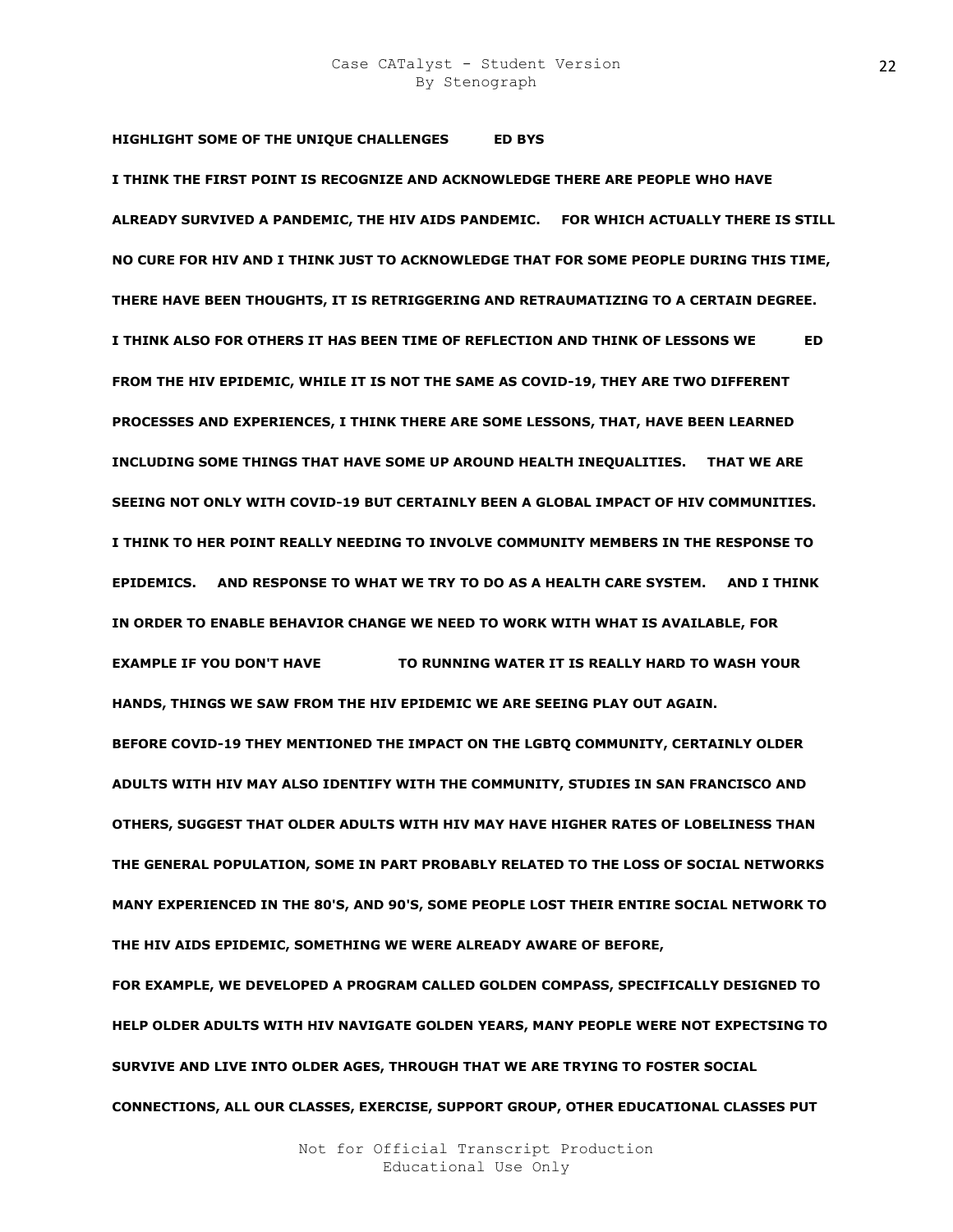**ON HOLD WHEN WE HAD TO MOVE SHELTER IN PLACE AND PHYSICALLY DISTANCE. AND NOW WE ARE BRINGING BACK SOME OF THE PROGRAMS, OVER THE PHONE OR ONLINE.** 

**CONTINUE TO DO OUT REACH CALLS TO ADDRESS FOOD INSECURITY, MEDICATION, CARE GIVING AND ASSESS MENTAL HEALTH. AND ISOLATION PEOPLE MAY BE EXPERIENCING AND I THINK TO END MY COMMENT, I WOULD SAY REFLECTING ON THE OTHERS, INCREASINGLY INSPIRED AND STRUCK BY RESILIENCE OF THE OLER ADULTS I WORK WITH EVERY DAY. I THINK WAYS OF COME TOGETHER, A GREAT EXAMPLE OF THAT** 

**HOW IN SAN FRANCISCO, THE DEPARTMENT OF ADULT, AND DISABILITY SERVICES HAS PARTNERS WITH SHANTI ONE OF THE ORIGINAL COMMUNITY BASED ORGANIZATIONS THAT RESPONDED TO THE AIDS EPIDEMIC, HAD THAT TRADITION OF MOBILIZING VOLUNTEERS AND NOW PARTNERING TO SERVE OLDER ADULTS AND PEOPLE WITH DISABILITIES, SO THANK YOU.** 

 **>> THAT IS GREAT, THANK YOU SO MUCH. INTERESTING SOME OF THE SIMILARITIES OF HISTORY REPEATS ITSELF DOESN'T IT. ( CHUCKLE ) OKAY, MOVING ONTO THE NEXT PANELIST, INSTITUTE ON AGING, GOING TO GIVE UPDATES ON THE FRIENDSHIP LINE AND OTHER ACTIVITIES THAT THE INSTITUTE ON AGING DOES AROUND OLDER ADULTS FACING SOCIAL ISOLATION. I WILL HAND OFF TO YOU.** 

 **>> THANK YOU SO MUCH, I AM VICE PRESIDENT OF STRATEGIC PARTNERSHIPS OF THE INSTITUTE ON AGING BASED IN SAN FRANCISCO. MOSTLY TALK ABOUT THE FRIENDSHIP LINE I KNOW HAS BEEN REFERENCED ON THIS CALL IN PRIOR SESSIONS. SOME OF YOU KNOW, THE PHONE LINE THAT'S BEEN AROUND SINCE 1973. WE HAVE A FOCUS ON PROVIDING SERVICES BY TELEPHONE. AND ADDRESS SOCIAL ISOLATION, FEELINGS OF LONELINESS, ANXIETY AND ANY OTHER RELATED TOPICS THAT INDIVIDUALS MAY BE FEELING AND HAVE A NEED TO CONNECT WITH A PERSON**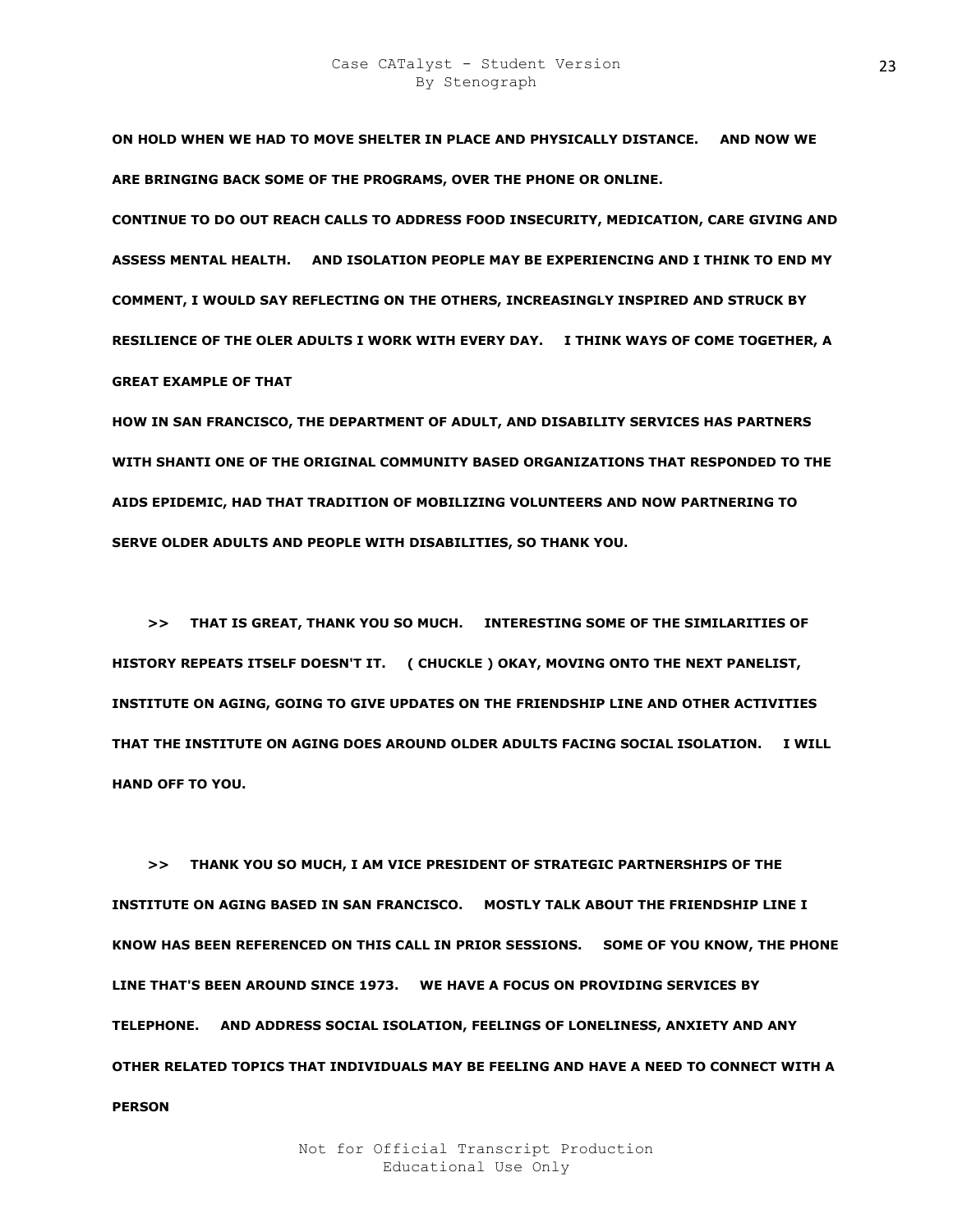**SO, WE TYPICALLY OPERATE ON IN BOUND CALL MODELS, WHERE THOSE CAN DIAL DURING THE DAY AND NIGHT, WE HAVE SERVICES AS WELL. AND REACH A INDIVIDUAL WHO IS FRIENDLY AND WELL TRAINED AND WILLING AND INTERESTED IN HAVING A FRIENDLY CONVERSATION WITH THE INDIVIDUAL ABOUT WHATEVER TOPIC IS OF CONCERN TO THEM, BUT OF COURSE ALSO BE PREPARED TO ADDRESS SERIOUS CONCERNS, OR MORE CRITICAL CRISIS RESPONSES MAY BE NECESSARY. I THINK THE CRITICAL PIECE TODAY IS WE ARE EXCITED TO LAUNCH IN APRIL FRIENDSHIP LINE CALIFORNIA IN PARTNERSHIP WITH CDA, AND WE ARE THANKFUL TO THE TEAM FOR WORKING VERY QUICKLY WITH US TO DEPLOY THIS PROGRAM IN A TIME OF CRISIS HERE, AS WE FEEL CAN BE EFFECTIVE TO ADDRESS CONCERNS ABOUT COVID-19 IN PARTICULAR FOR OLDER FOLKS AND THOSE WITH DISABILITIES.** 

I SHOULD SAY THAT PROGRAM, WE HAVE A FOR THAT IN THE PACKAGE OF MATERIALS **REFERENCED EARLIER, BUT THE PHONE NUMBER FOR THAT IS 888-670-1360.** 

**ANYONE CAN CALL THAT LINE, WHO, YOU KNOW IS OLDER OR WITH DISABILITY OR THOSE WHO SUPPORT INDIVIDUALS IN THE CATEGORIES.** 

**WE ARE AVAILABLE 24/7, AND ALSO MAKING SURE THAT WE ARE AVAILABLE AT ALL HOURS OF THE DAY. WE HAVE PARTNERSHIPS IN PLACE WITH LOCAL COUNTIES TO SPECIFICALLY ADDRESS NEEDS IN THOSE AREAS, SOME INCLUDE OUT BOUND CALLING, ALSO AN ELEMENT OF THE PROGRAM, REFERRALS FOR THOSE WHO HAVE A POTENTIAL NEED AND GOOD MATCH FOR BEING REACHED OUT TO BY PHONE.** 

**WE DO THAT, THAT CAN OFTEN AS YOU IMAGINE, RESULT IN PERSONALIZED EXPERIENCE AS WE GET TO KNOW THEM AND ESTABLISH RELATIONSHIP THROUGH THE CALLS.** 

**I WANT TO THANK THE TEAM AT METTA THEY HAVE ALSO BEEN LONG TIME PARTNERS OF THE LINE AND HELPING US DELIVER THE SERVICE TO THE REGION. IN TERMS OF WHAT WE ARE SEEING WITH THE FRIENDSHIP LINE SINCE THE COVID-19 CRISIS BEGAN AND REALLY IN OUR RESPONSE TO IT, WE HAVE SEEN A GROWTH IN CALL VOLUME, MORE OF THOSE REACHING OUT, BECAUSE OF THE**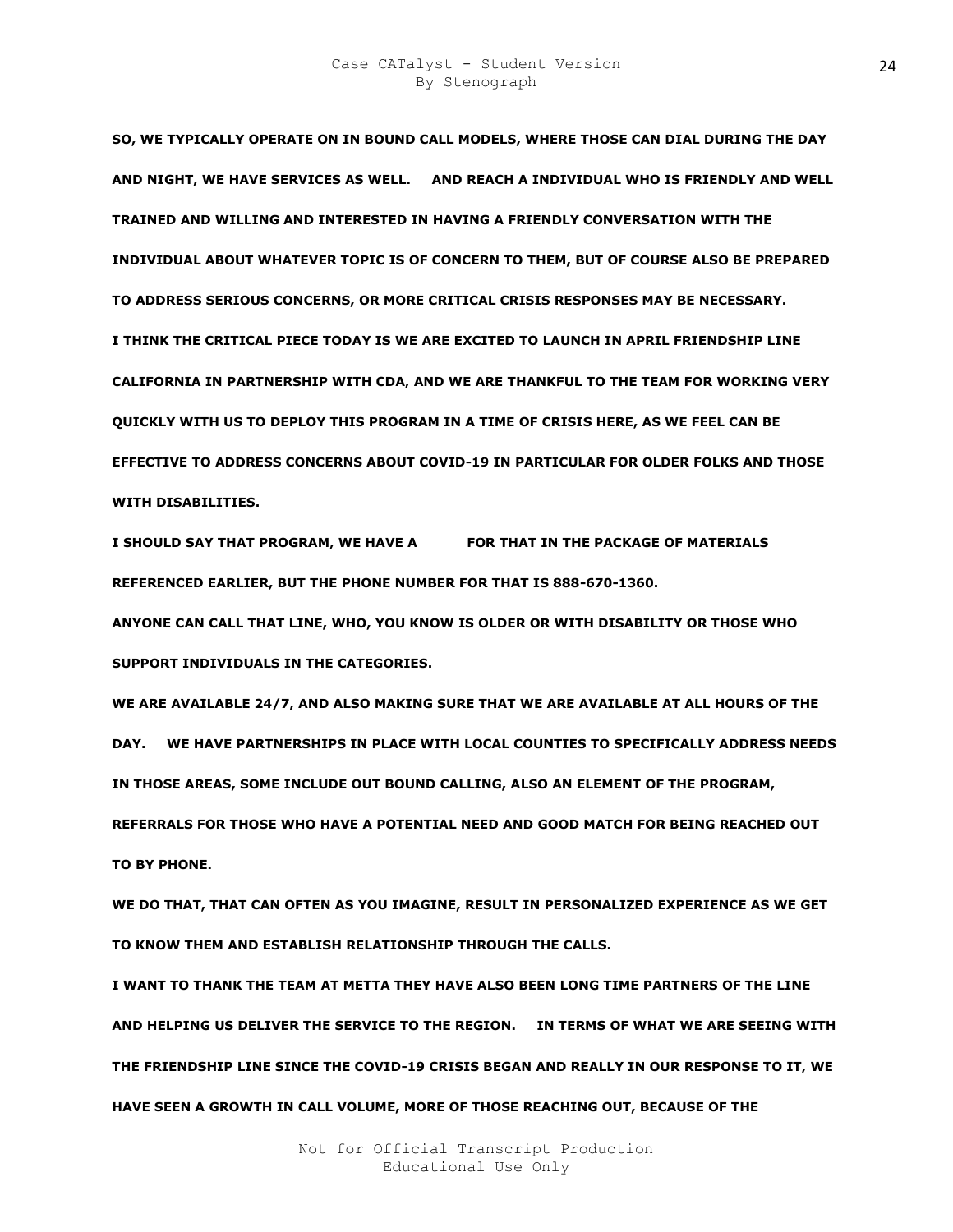**FRIENDSHIP LINE, BUT ALSO INCREASE NEED WE SEE FOR SERVICES THAT ADDRESS FEELINGS OF ISOLATION.** 

**SO THAT HAS BEEN ABOUT A 30-50%, DEPENDS ON THE TIME YOU LOOK AT, INCREASE IN OVER ALL CALLS, WE HAVE SEEN A GROWTH IN SOUTHERN CALIFORNIA AND AREAS WE HAVE NOT BEEN AS PROMINENT IN THE PAST, BUT THANK YOU TO FRIENDSHIP LINE PARTNERSHIP WE HAVE SEEN GROWTH AND MANY OF THE CALL HAVE BEEN RELATED TO ANXIETY OR OTHER FEELING BROUGHT UP BY THE COVID-19 CRISIS, AND FOLKS WHO ARE FACING AN ARRAY OF NEW CHALLENGES IN LIFE AS A RESULT OF IT. THEY NEED SOMEONE TO TALK** 

**ONE OF THE FINAL ASPECTS I WILL SHARE IS WE ARE ALSO USING THIS OPPORTUNITY TO ENGAGE WITH THE CALLERS TO PARTNER WITH THE DOCTOR AT UCSF RELATED ON HOW OLDER ADULTS NAVIGATE THESE FEELINGS. (INAUDIBLE), WE ARE HOPING TO BE ABLE TO TAKE INFORMATION AND DATA GATHERED FROM THE CALLS AND SURVEYS TO MAKE INSTRUCKTIVE INFORMATION ON HOW THOSE ARE REACTING AND RESPONDING TO THIS, IF YOU HAVE QUESTIONS, FEEL FREE TO SHARE LATER AND IF YOU WOULD LIKE TO MAKE REFERRALS, REACH OUT TO ME, BUT ALSO PROVIDE**  THAT PHONE NUMBER THAT IS ON THE FLYOU HAVE ACCESS TO **THANK YOU P.** 

 **>> GREAT THANK YOU SO MUCH. I HAVE ONE COMMENT, THANK YOU FOR NOTING THE FRIENDSHIP LINE IS OPEN TO PEOPLE WITH DISABILITIES AND THAT HAS NOT BEEN CLEARLY PUBLICIZED, HAPPY TO HEAR THAT AND GIVE YOU FEEDBACK. WE WILL CONTINUE ON, THANK YOU SO MUCH, MOVE ONTO YOUTH MOVEMENT AGAINST ALZHEIMER'S, TALK ABOUT CONNECTING YOUNGER FOLKS WITH OLDER ADULTS TO MAKE INTERESTING WAYS TO ADDRESS SOCIAL ISOLATION.** 

 **>> THANK YOU, HELLO EVERYBODY, I HOPE YOU ARE DOING WELL I AM DIRECTOR. HERE AT WYA. WE MAKE A SENSE OF TRUST, AND MOSTLY BRING AWARENESS TO ISSUES EFFECTING OLER**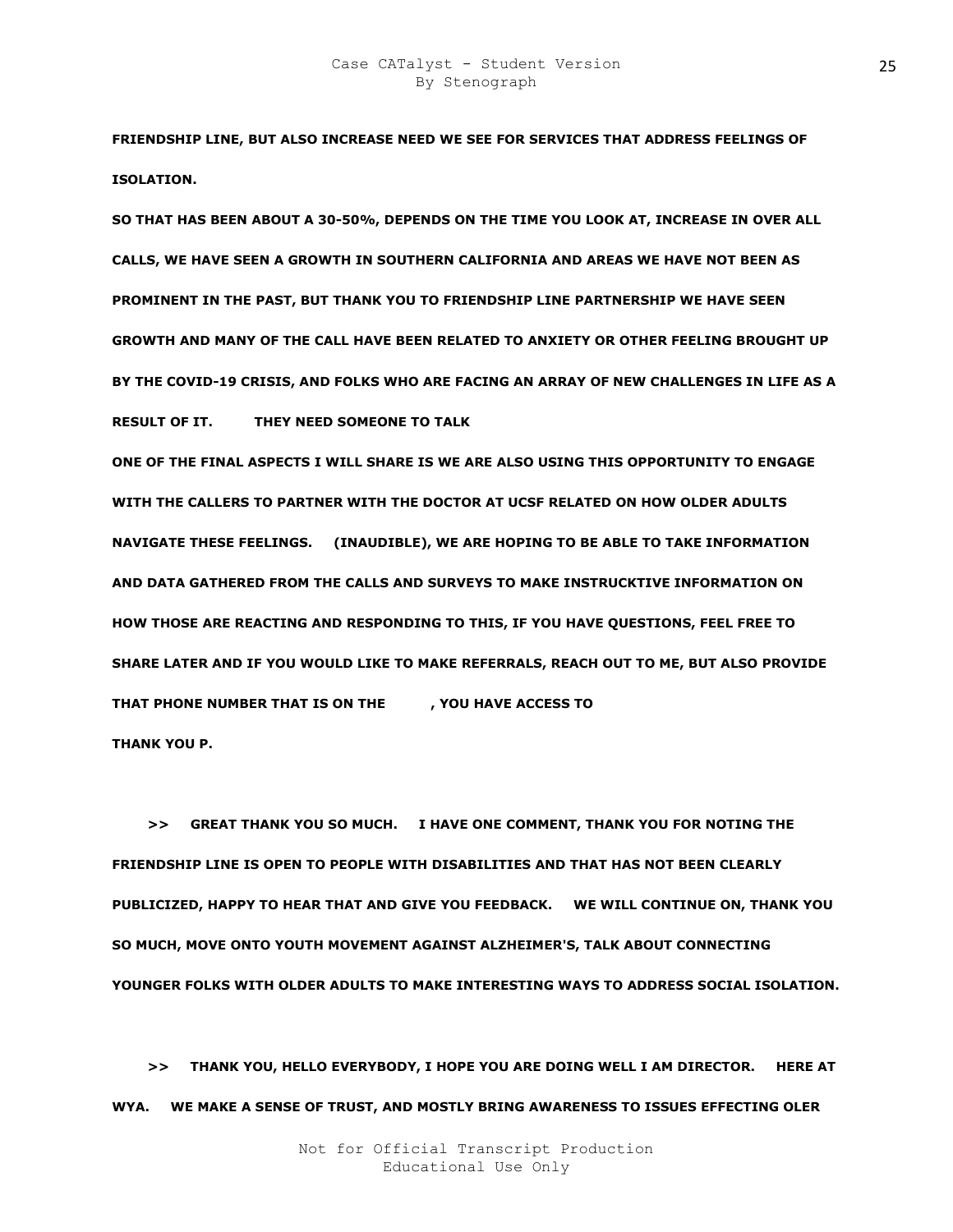**ADULTS AND PAMLY CAREGIVERS,** 

**SUCH AS ALZHEIMER'S, DEMENTIA AND SOCIAL ISOLATION, DUE TO COVID-19 WE HAD TO SUSPEND YOUTH CARE, WE DEVELOPED A NEW PROGRAM CALLED MEALS TOGETHER AS A RAPID RESPONSE TO ADDRESS SOCIAL ISOLATION, MEALS TOGETHER IS A INTERGENERATIONAL WEB BASED PLATFORM. IN WHICH WE SET UP VIRTUAL LUNCH AND DINNER MEETINGS, THROUGH ZOOM SO THOSE EFFECTED BY SOCIAL ISOLATION AT THIS TIME, CAN CONNECT WITH OTHERS.** 

**THROUGH A VIRTUAL MEAL TOGETHER BASED ON THEIR COMMON INTERESTS AND AVAILABILITY, IT IS A VERY SIMPLE PLATFORM TO USE, YOU HAVE TO SIGN UP AT THE WEBSITE. MEALS TOGETHER. TAKES ABOUT 5-10 MINUTES TO COMPLETE THE SIGN UP FORM AND THEN YOU UNDERGO A VERIFICATION PROCESS, THAT MEANS YOU WILL RECEIVE A PHONE CALL FROM ONE OF THE TEAM MEMBERS AND BASED OB YOUR GENERATION WE ASK YOU QUESTIONS SURROUNDING YOUR EXPERIENCE WITH OLDER ADULTS, WHY YOU SIGNED UP, IF YOU HAVE ANY KNOWLEDGE ABOUT ALZHEIMER'S OR DEMENTIA, AND WE ALSO GO OVER GENERAL RULES OF THUMB.** 

IF YOU AN OLDER ADULT SIGNING UP THE QUESTIONS ARE DIFFERENT, WE ASK YOU SIGNED **UP OAR IF YOU NEED HELP. THIS VERIFICATION PROCESS HELPS US GAUGE WHETHER OR NOT THE PERSON IS A GOOD FIT. BECAUSE WE DON'T WANT ANY OR EVERYONE TO SIGN UP AND PARTICIPATE, BECAUSE WE UNDERSTAND THE VULNERABILITY OF THE POPULATION WE ARE SERVING. SO, AFTER THE PERSON SIGNED UP AND THEY ARE APPROVED THEY ARE THEN MATCHED.**  WITH SOMEONE FROM DIFFERENT GENERATION AND THEY WILL RECEIVE A E-MAIL OR TEXT **MESSAGE BASED ON THEIR COMMUNICATION PREFERENCE AND THIS WILL BE ABOUT THE NEXT STEPS TO COOK AND HAVE A MALE READY OR HAVE A CUP OF COFFEE OR DRINK READY FOR THEIR ZOOM MEETING WITH THEIR FOOD FRIEND** 

**OUR STAFF IS AVAILABLE THROUGH PHONE SUPPORT FOR TECH QUESTIONS TO HELP OLDER ADULTS FOR THE SIGN UP PROCESS, WE ALSO HAVE VIDEO TUTORIALS ON THE PROGRAM WEBSITE. SO FAR WE RECEIVED GREAT FEEDBACK FROM USER ON THE PLATFORM SINCE WE LAUNCHED OUR PROGRAM**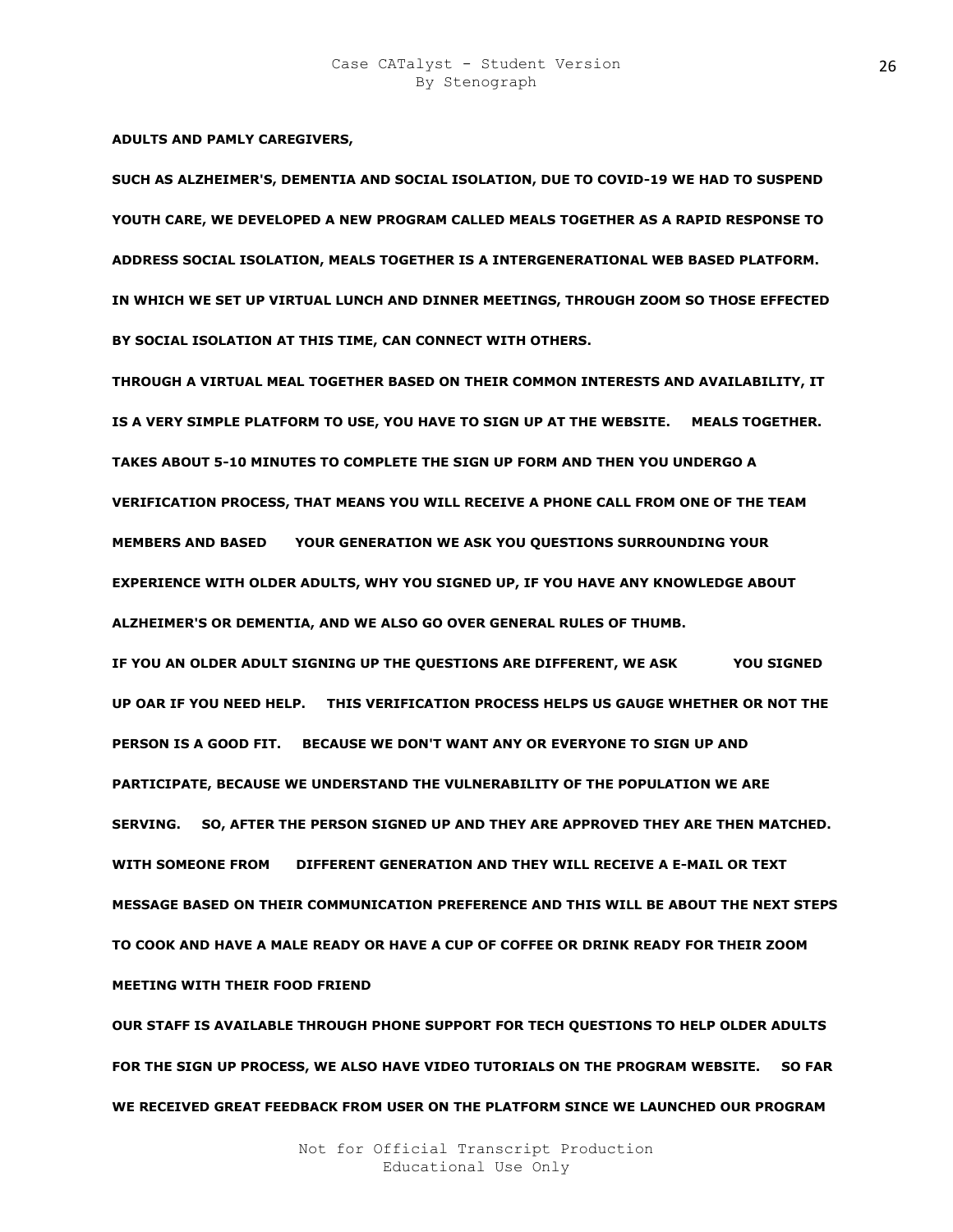**ABOUT A MONTH AGO.** 

**AND WE ARE CURRENTLY PARTNERING WITH NONPROFIT AGENCIES AND ASSISTED LIVING FACILITIES TO GET THE WORD ABOUT ABOUT MEALS TOGETHER TO SERVE AS MANY AS POSSIBLE. WE URGE YOU TO PLEASE SPREAD THE WORD.** 

**HELP YOUR GRANDPARENTS OR PARENTS SIGN UP, AND OF COURSE, OFFER THIS RESOURCE TO YOUR CLIENTS, IT IS A GRANT FUNDED PROGRAM. AND, IT IS AVAILABLE TO ANYONE WHO IS LIVING IN THE U.S. AND JUST AS A SIDE NOTE, MANY OF THE USERS WHO VOLUNTEER THEIR TIME TO SHARE A MEAL TOGETHER, ARE COLLEGE STUDENTS FROM DIFFERENT UNIVERSITIES AROUND THE U.S. WHO ARE ALREADY PARTICIPATING IN YMA PROGRAMS. THAT IS A REALLY COOL FACT. IF YOU HAVE ANY QUESTIONS YOU CAN VISIT OUR SITE. MEALS TOGETHER. THAT IS SPECIFICALLY ABOUT THE PROGRAM, IF YO HAVE QUESTIONS ABOUT WHO WE ARE AS AN ORGANIZATION, YOU WITH VISIT OUR WEBSITE, THE YOUTH MOVEMENT. AND YOU CAN ALSO REACH US THROUGH PHONE.** 

**562-285-7060.** 

**IF YOU HAVE ANY QUESTIONS I AM AVAILABLE FOR THE PANEL LATER THAT IS ALL I HAVE THANK YOU.** 

 **>> THANK YOU SO MUCH, INTERESTING CONCEPT AND GREAT WAY TO DO RESOURCES DURING THIS TIME, THANK YOU FOR THAT, ALGS ENCOURAGE ANYONE SHARING THESE RESOURCES SEND THEM TO US TO MAKE SURE TO SHARE WITH THE GROUP FOLLOWING THIS TO GET INFORMATION TO SHARE, GREAT STUFF HAPPENING. MOVE ON, LAST BUT NOT LEAST. LISA TO SHARE. LISA HAND IT OFF TO YOU** 

 **>> LISA: THANK YOU VERY MUCH, I AM PRESENTING ON BEHALF OF TEN AGENCIES, WE HAVE ORGANIZE BILE A SHORT TERM PROJECT TO ASSIST OLDER ADULTS WHO A ISOLATED DURING**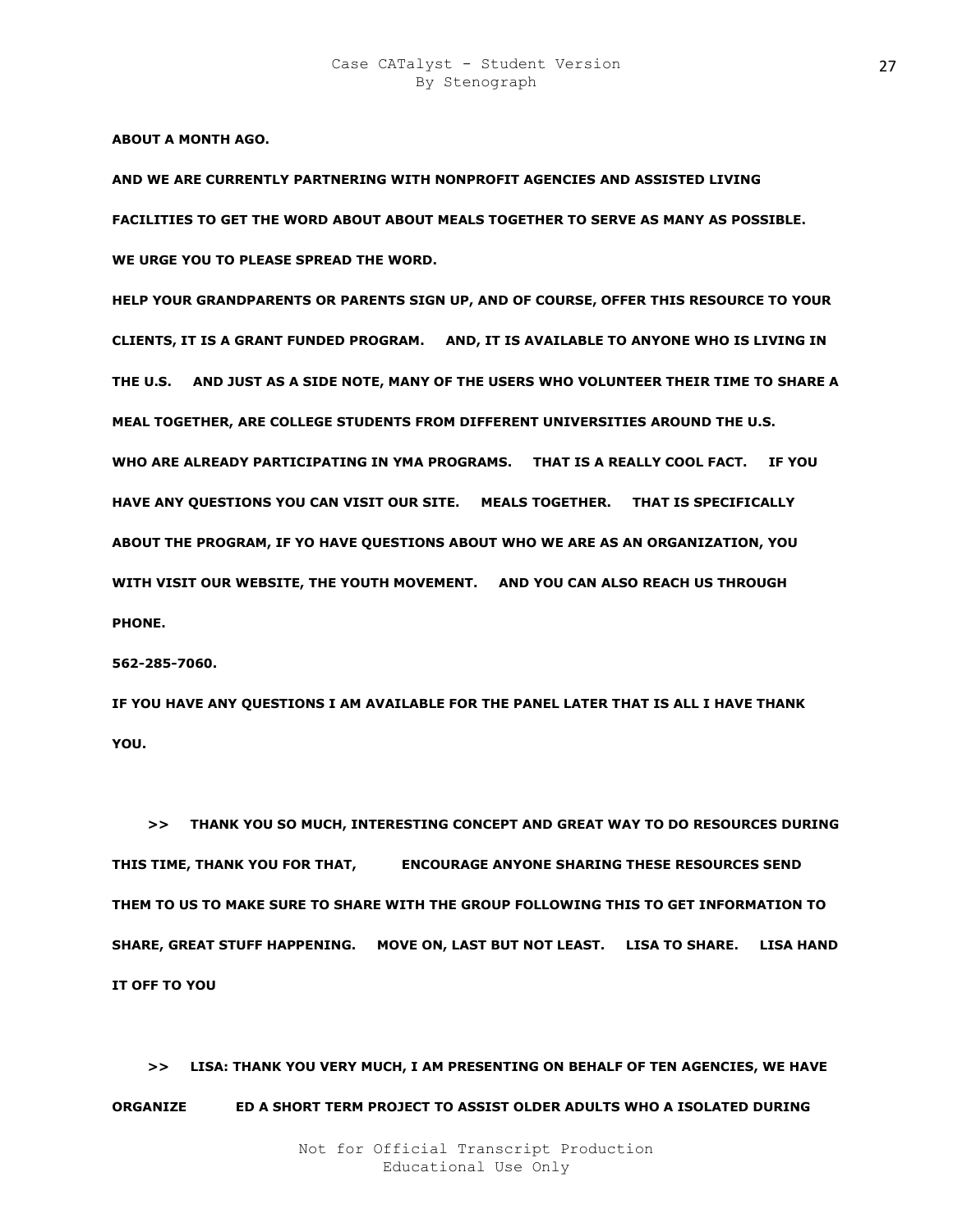**THIS TIME. SO, AND WE HAVE TWO ABOUTTIVES WITH THIS PROJECT.** 

**ONE PROJECT IS REALLY TO FIND OLD R ADULTS TO NEED HELP. GIVEN THE STAY AT HOME ORDER. AND THEN THE OTHER OBJECTIVE IS TO STAY IN CONTACT WITH THOSE OLDER ADULTS AFTER THIS CRISIS.** 

**AND AS WE MOVE OUT OF THE STAY AT HOME ORDER, SO WE CAN CONTINUE TO PROVIDE ASSISTANCE AS NEEDED. SO THIS IS VERY MUCH A GRASS ROOTS EFFORT, WE HAVE 6 COMMUNITIES THAT WE ARE ORGANIZING WITHIN, AND WHAT WE HAVE DONE IS WE HAVE ESTABLISHED LEAD AGENCIES IN EACH OF THE COMMUNITIES, AGENCIES THAT PEOPLE IN THE TY TRUST. WE KNOW THE ISSUE WITH SCAMS, AND OLD ADULTS.** 

**THERE IS A LOT OF FEAR RIGHT NOW, WANT TO MIKE SURE THEY COULD BE RECOGNIZED BY LOCAL COMMUNITY MEMBERS. WHAT WE HAVE BEEN DOING, WE HAVE, THIS IS ONLY ONE MONTH OLD, STARTED APRIL 15, AIM GOING TO SHARE WITH YOU WHAT WE HAVE DONE AND LEARNED IN THE PROCESS. WE HAVE CONDUCTED A LOT OF OUT REACH SO PEOPLE KNOW ADDITIONAL ASSISTANCE**  IS AVAILABLE. WE HAVE DESIGNED S AND DOOR HANGERS WE HAVE RADIO AND TV PSA, AND **LARGE SPANISH SPEAKING PAP YOU LEGISLATION.** 

**WE HAVE ALSO CARRIED OUT PRINT MEDIA, SOCIAL MEDIA, CONDUCTED A NUMBER OF E-MAILS. PROVIDING INFORMATION ON FOOD DELIVERIES, EVERYTHING WE CAN ANY OF TO GET THE WORD OUT ABOUT ADDITIONAL ASSISTANCE AVAILABLE FOR THOSE OF US WHO ARE ISOLATED WE HAVE ACTUALLY SET UP A PHONE NUMBER IN EACH OF THE COMMUNITIES SO IT IS A LOCAL TOUCH. WHEN WE ARE CONTACTED BY A NEIGHBOR OR FAMILY MEMBER OR OLDER ADULT OR CAREGIVER, WHAT WE FIRST DO A QUICK CHECKLIST OF NEEDS, WE DEVELOP A CHECKLIST EVERYBODY IS USING AS THEIR GUIDE. COVERS THINGS LIKE NUTRITION.** 

**HYGIENE. INCLUDING ACCESS TO SUPPLIES LIKE PAPER PRODUCTS, CLEANING SUPPLIES, ET CETERA.** 

**WELLNESS, PHYSICAL EMOTIONAL AND SOCIAL, FINANCE, LEGAL AND ALSO TALKING ABOUT**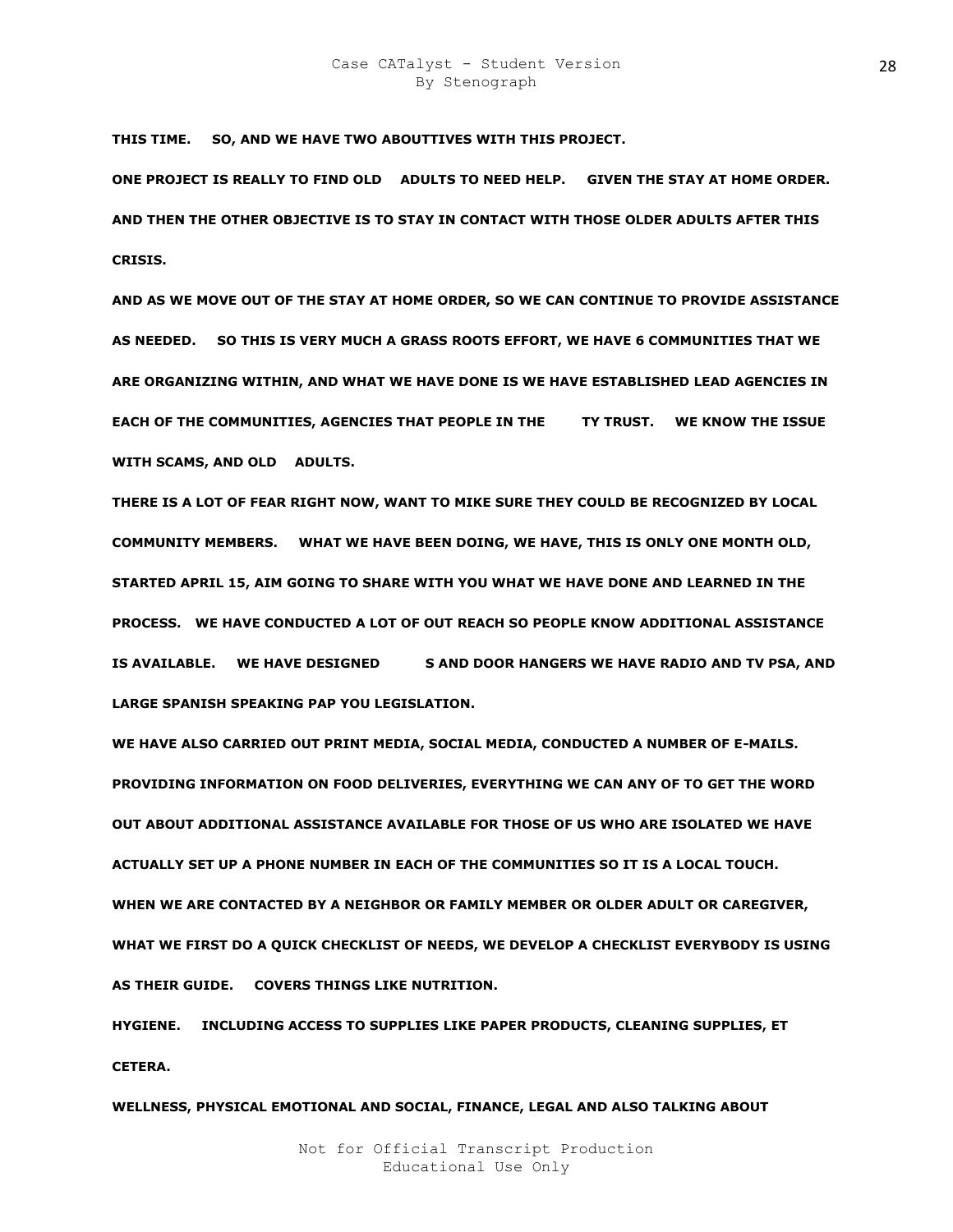## Case CATalyst - Student Version By Stenograph

**COMPLETING THE CENSUS. ALSO IMPORTANT DURING THIS CRISIS.** 

**ONCE WE DO A QUICK ASSESSMENT OF NEEDS, WHAT WE DO IS WE ARE CONNECTING PEOPLE WITH EXISTING RESOURCES, BECAUSE OBVIOUSLY THERE ARE A LOT OF RESOURCES ALREADY OUT THERE,**  AND THEN WE ARE **LY OURSELVES PROVIDING THE ADDITIONAL ASSISTANCE THAT MIGHT BE NEEDED. SO EXISTING RESOURCES MIGHT BE THINGS LIKE HOME DELIVERED MEALS.** 

**OR BANK FOOD BANK FOR FOOD, EXISTING RESOURCES INCLUDE THINGS LIKE TELEPHONE REASSURANCE AND MENTAL HEALTH COUNSELING.** 

**SO WE CONNECT PEOPLE WITH EXISTING RESOURCES MANY OF THESE FOLKS PROVIDING EXISTING RESOURCES ARE PART OF THE AGENCIES, WE ALSO ARE HELPING A LOT WITH PRESCRIPTION DELIVERLY,** 

**IN SOME CASES IT IS EASY BECAUSE LOCAL PHARMACIES ARE DELIVERING. OTHERS IT IS NOT EASY, WE HAVE RURAL COMMUNITIES.** 

**IT TAKES A DRIVE. AND THEN IN ADDITION TO CONNECTING PEOPLE WITH ADDITIONAL RESOURCES WE HAVE ACCESS TO ADDITIONAL FUNDING FROM PRIVATE FOUNDATIONS AND DONORS, PAYING FOR STAFF TIME AND APPLIES. SUPPLIES LIKE PAPER PRODUCTS CLEANING SUPPLIES, FOOD TO AUGMENT THE HOME DELIVERED MEALS OR BANK DELIVERY, WE ARE TAKING UPON OURSELVES TO ORGANIZE WHAT EACH PERSON NEEDS AND MAKING THAT DELIVERY TO THEM SO THEY HAVE ALL OF THE SUPPLIES THEY NEED.** 

**IN ADDITION TO MAKING SURE THEY HAVE PRESCRIPTIONS DELIVERED.** 

**THAT MAY SOUND LIKE A SIMPLE THING TO DO, BUT IN ACTUALLY, IT HAS BEEN QUITE COMPLICATE AS YOU IMAGINE, BECAUSE EVERYONE HAS DIETARY NEEDS, WE WE HAVE LEARNED THAT SOME OF THE FOOD BANK ITEMS FOR EXAMPLE DON'T MEET NEEDS OF OLDER ADULTS HAS BEEN A ORGANIZATIONAL FEAT ON THE PARTNERS TO ASSESS WHAT EACH PERSON NEEDS AND** 

**HOW OFTEN THEY NEED IT AND MAKE SURE THAT IS PURCHASED IN SOME WAY AND DELIVERED IN A WAY TO THEM THAT WORKS AND IS SAFE. SO FAR, WE HAVE ASSISTED ABOUT 4 HUNDRED OLD R**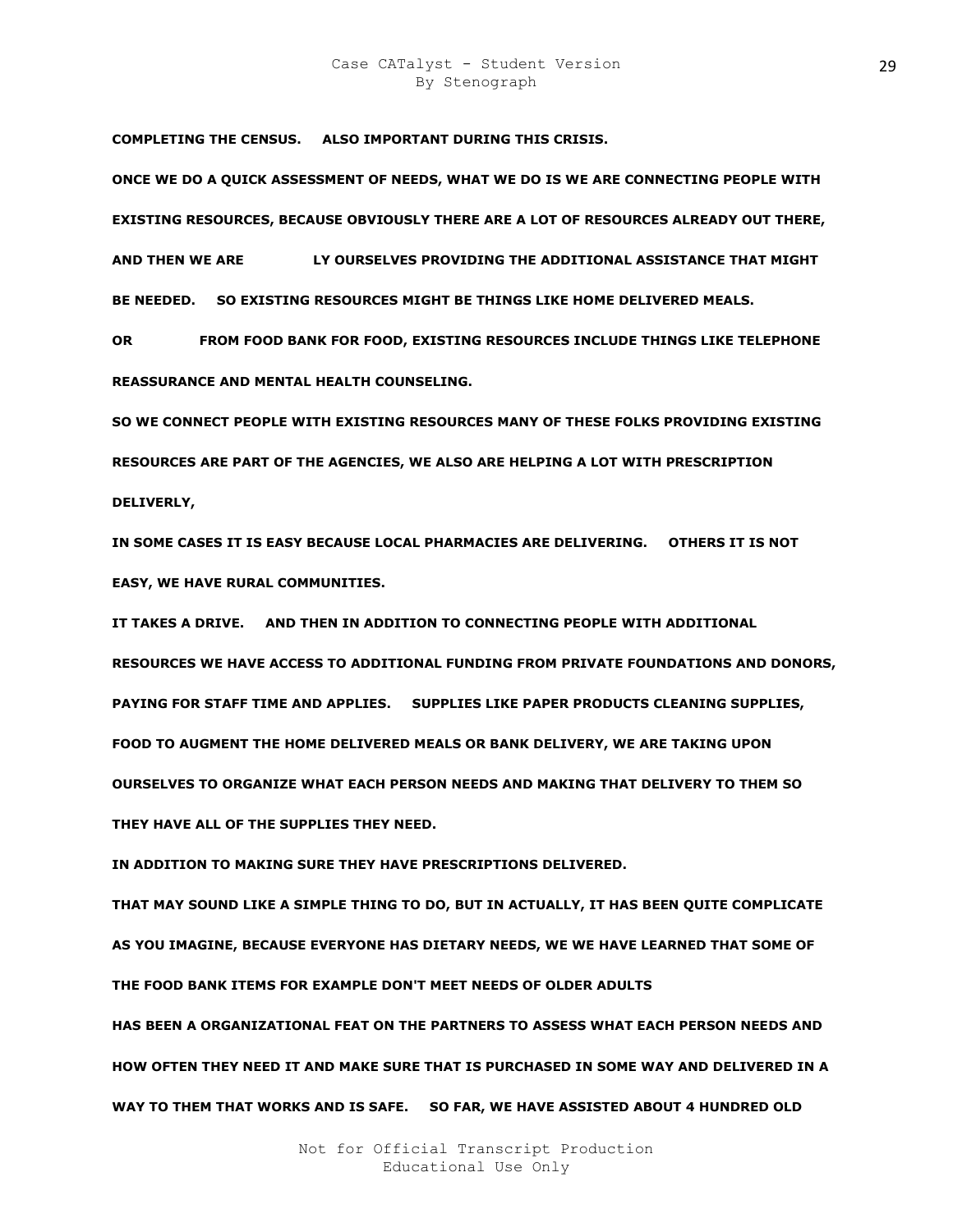**ADULTS AND CAREGIVERS WE HAVE REALIZED THERE ARE TWO POPULATIONS WE ARE HELPING, ONE POPULATION IS THOSE WE WERE CONNECTED WITH BEFORE, ACTUALLY.** 

**NOW THEY HAVE NEW NEEDS BECAUSE OF THE STAY AT HOME ORDER LACK OF ACCESS TO THEIR USUAL SOCIAL NETWORKS AND OTHERS OF HELP, THE OTHER POPULATION IS PEOPLE WE HAVE NOT BEEN CONNECTED WITH BEFORE, THAT MAY BE BECAUSE THEY SIMPLY DID NOT REACH OUT, THEY NEEDED HELP BUT DID NOT REACH OUT OR NOT KNOW WHERE TO REACH OUT OR MAYBE PEOPLE THAT DID NOT NEED IT BEFORE BUT NOW THEY DO** 

**SO SOME THINGS WE ARE SEEING THEY NEED OR TELLING US THEY NEED, FOOD INSECURITY IS A HUGE ISSUE, THAT IS QUITE A LARGE ITEM, ALSO, ESSENTIAL THINGS, THEY USED TO BE ABLE TO SHOP FOR, OR FAMILY MEMBERS SHOPPED FOR THEM, PAPER PRODUCTS, CLEANING SUPPLIES, HYGIENE SUPPLIES, MASKS, AND GLOVES ARE A NEW NEED THAT PEOPLE ARE EXPOOR YENSING. SOCIALIZATION IS A VERY BIG ISSUE, DON'T NEED TO TELL YOU ABOUT THAT, VERY WONDERFUL PRESENSATIONS ABOUT THAT,** 

**EVEN THOUGH A LOT OF PEOPLE HAVE BEEN HOLDING OFF ON THEIR MEDICAL APPOINTMENTS WE STILL NEED TRANSPORTATION TO SOME APPOINT 789S AND THAT WILL INCREASE AS THE THINGS START TO OPEN UP HERE.** 

**SO A FEW THINGS WE ARE LEARNING INTO THIS PROCESS, YOU KNOW MOST OF THE PARTNERS,**  ALMOST ALL OF THEM ROUTINELY SERVE OLDER ADULTS, MANY OF THEM SERVE CAREGIVERS. THESE ARE PEER ED PARTNERS WE HAVE ON THIS PROJECT. WE ARE LEARNING THAT **THERE IS QUITE A LOT OF FEAR AROUND INABILITY TO ACCESS FOOD AND OTHER SEN ITEMS, PEOPLE FEELING VERY TRAPPED YOU MIGHT SAY IN THEIR HOMES.** 

**WE ARE SEEING THERE ARE A LOT OF NEW PEOPLE THAT HAVE NOT NEEDED ASSISTANCE BEFORE, BUT THEY NEED IT NOW THAT THE SITUATION HAS CHANGED SO DRAMATICALLY. AND OBVIOUSLY WE ARE SEEING THAT SOCIAL ISOLATION IS A HUGE PROBLEM. ONE OF THE--WELL A COUPLE OF THE SERVICES BEING PROVIDED ARE OF COURSE TELEPHONE REASSURANCE AND MENTAL HEALTH**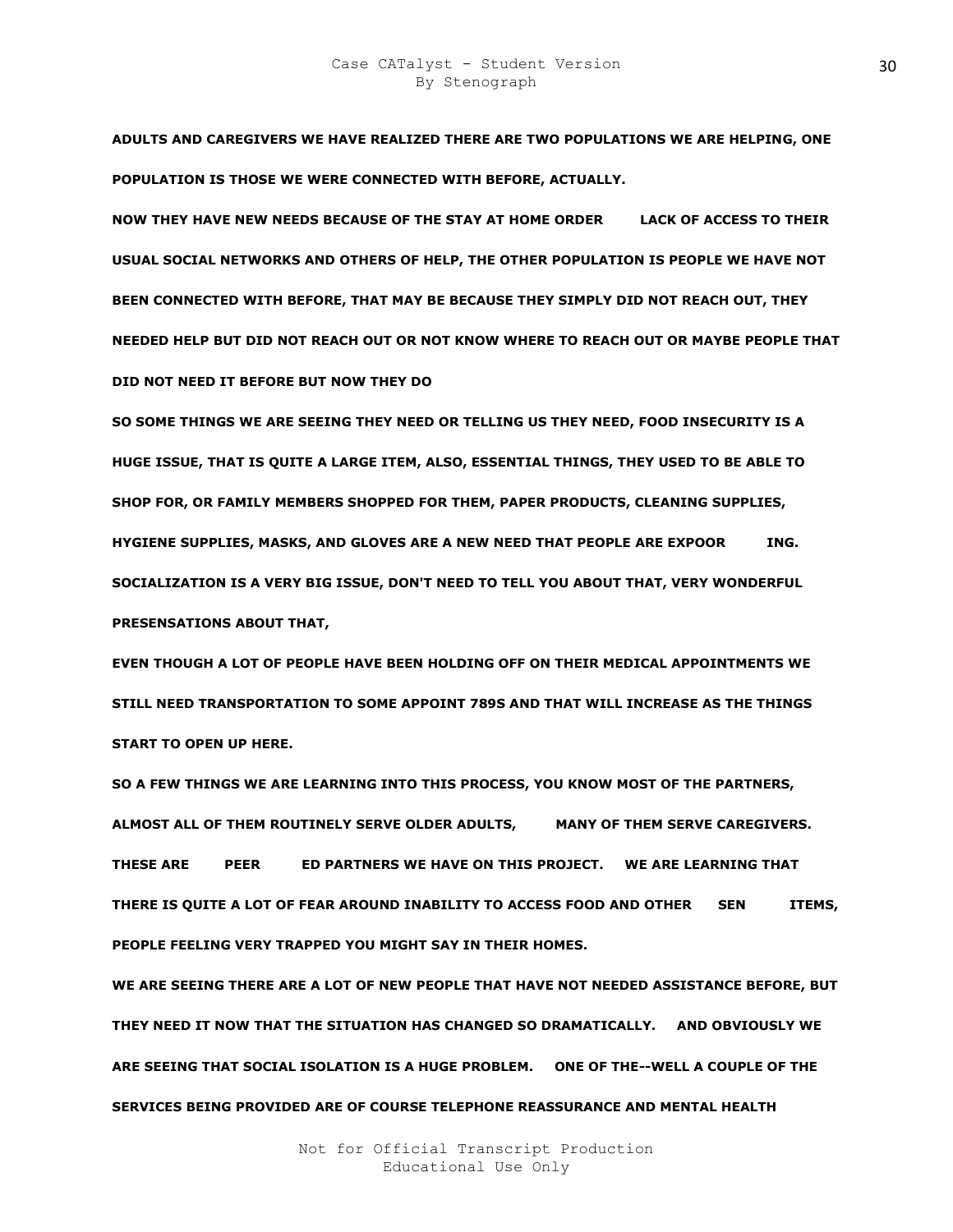**COUNSELING, WE ARE FINDING THAT OLDER ADULTS THEMSELVES ARE REALLY--YOU KNOW TELEPHONE IS WAY OF COMMUNICATING.** 

**NO PROBLEM, THEY ARE HAPPY TO TALK, HEALTH COUNSELING, NORMAL SESSION IS 50 MINUTES, BUT OLDER ADULTS WANT TO TALK LONGER THAN THAT AND WANT TO TALK FAIRLY FREQUENTLY, ON THE OTHER SIDE, CAREGIVER IS A DIFFERENT STORY, ALSO PROVIDE MENTAL HEALTH COUNSELORING FOR CAREGIVERS AND THE ONES IN CONTACT WITH HERE DURING COVID-19 ARE FEELING VERY STRESSED. MANY OF THE USUAL SUPPORTS ARE NOT OPEN RIGHT NOW OR ACCESSIBLE RIGHT NOW. THEY ARE NOT GETTING OUT TO WORK IF THINK HAVE THAT SITUATION SET UP FOR THEMSELVES BEFORE. SO,** 

**SO THEY ARE NOT WANTING TO TALK SO MUCH, BECAUSE THEY ARE FEELING SO STRESSED AND THEY HAVE SO MUCH ON THEIR PLATE TO DEAL WITH, THAT IS ANOTHER AREA OF QUITE A LARGE AREA OF CONCERN. AND THEN, LASTLY, THE PEOPLE WE ARE CONNECTING WITH ARE TREMENDOUSLY GRATEFUL FOR THE HELP BEING PROVIDED AND WITH THAT I ACTUALLY WANT TO I KNOW A NUMBER OF PARTNERS ON THE LINE, THANK YOU VERY MUCH FOR YOUR HELP WITH THIS VERY QUICK SHORT TERM PROJECT THAT WE PUT TOGETHER THANK YOU.** 

 **>> GREAT THANK YOU SO MUCH, GREAT PANEL, LOTS OF GOOD INFORMATION AND RESOURCES AND REFLECTION ON HOW TO ADJUST DURING THESE TIMES, SO, WE NOW HAVE ABOUT TEN MINUTES FOR SOME QUESTIONS AND ANSWERS, SO WE WILL DO OUR BEST TO CONSOLIDATE THOSE QUESTIONS AND HAVE EVERYBODY WHO WANTS TO RESPOND. SO ONE OF THE FIRST QUESTIONS WAS ABOUT HOW DO COUNTIES AND CITIES SORT OF RESPOND DURING THIS TIME, LOOKING AT CUTS AND HOW WILL THEY DO OUT REACH MAYBE FEWER RESOURCES, BEST PRACTICES OR SUGGESTIONS FROM THE PANEL AROUND THAT?** 

 **>> I CAN TELL YOU IN A SMALL PROJECT, SURPRISING ONE OF THE WAYS OF OUT REACH,**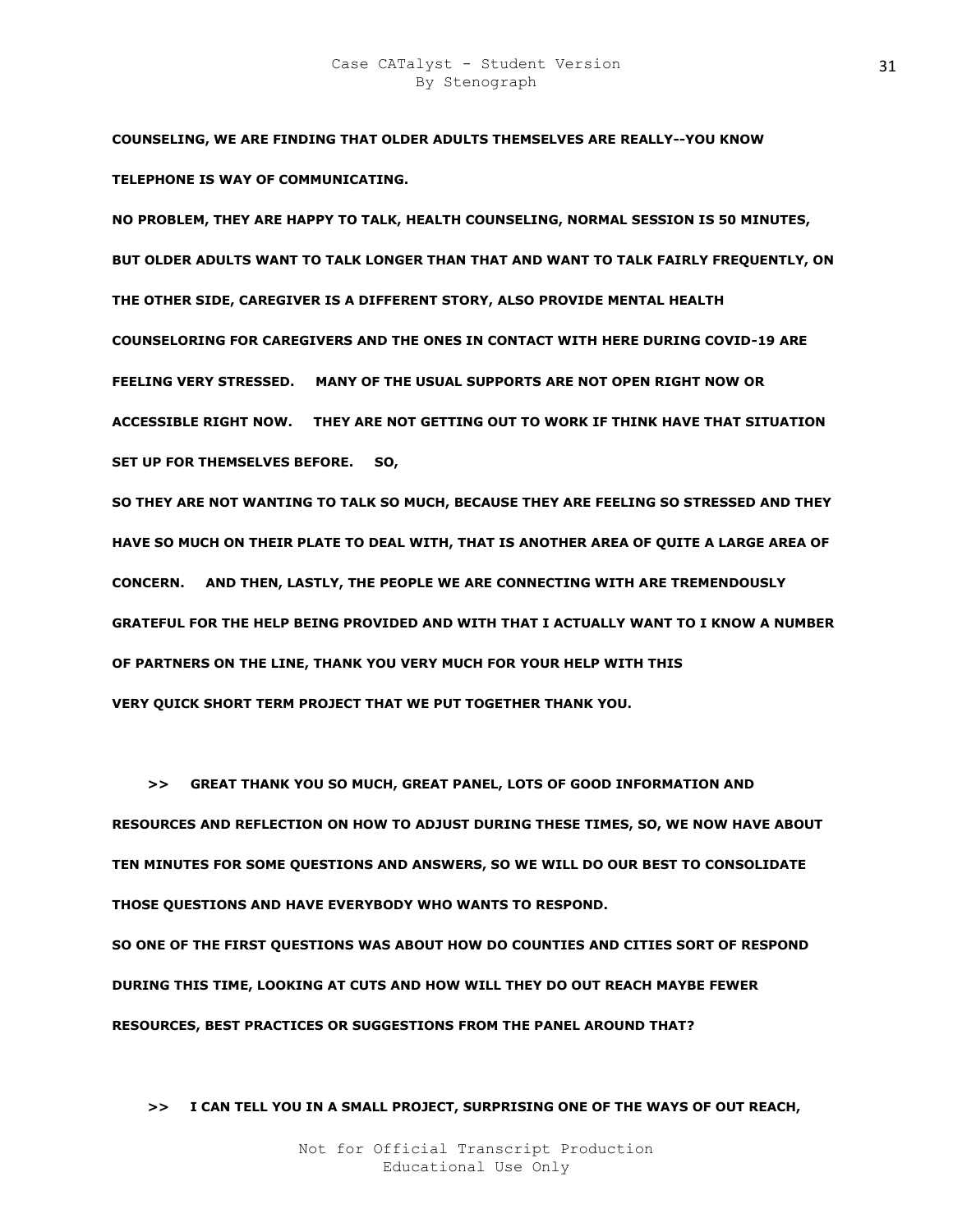**WORKING WELL, LOW INCOME MOBILE HOME PARK IS DOOR HANGERS. SOME REASON THEY GET PEOPLE'S ATTENTION, NOT SURE WHY WE THOUGHT TO DO THEM, BUT THEY ACTUALLY ARE WORKING.** 

 **>> GREAT, ANYBODY ELSE HAVE SPECIFIC INTERACTIONS WITH CITIES OR COUNTIES? MIGHT BE HELPFUL.** 

 **>> THANK YOU FOR THAT. THERE IS A COMMENT REMINDING FOLKS DURING THIS TIME, UNFORTUNATELY PEOPLE WILL WORK TO ENGAGE IN FRAUD, AND TRY TO SCAM FOLKS, I KNOW IT IS MEMBERS SENT OUT WARNINGS, AND LOOKS LIKE THERE IS A NEW SORT OF SCAM HAPPENING, LOOKS LIKE IT IS FROM THE MEDICAL, YOU ARE ENCOURAGED TO CHECK IT OUT AND LOOK INTO THAT AND LET THEM KNOW THAT TO AVOID SENIORS AND THOSE VULNERABLE AND TAKING THOSE, AND CLICKING AND PROVIDING PERSONAL INFORMATION AND SEEING HEALTH ADVOCATE HAS INFORMATION ON THAT. JUST MORE OF A FYI.** 

**WE HAVE HEARD INTERESTING PERSPECTIVE OF WHAT IS--I DON'T SEE QUESTIONS, UNLESS ANY OF THE PANELISTS HAVE ADDITIONAL THOUGHT THEY WOULD LIKE TO SHARE, WE WILL MOVE INTO TOPICS FOR UPCOMING AGENDAS, I WANT TO GIVE YOU ONE LAST CHANCE TO REFLECT ON ANYTHING YOU SHARE OR THOUGHTS YOU WANT TO LEAVE THE GROUP WITH.** 

 **>> I WOULD SAY, I WOULD LEAVE THE GROUP WITH, WE ARE IN A MARATHON, ALL WE ARE LEARNING WILL COME IN AND BE VALUABLE AS WE MOVE FORWARD, AND MOVE TO THE NEXT PHASE. AND WE SHOULD CONTINUE TO PARTNER AND BE COLLABORATIVE AS WE RAISE UP THE VOICES OF OLDER ADULTS AND THOSE WITH DISABILITIES AND KEEP THAT TOP OF MIND AS WE SERVE ONE**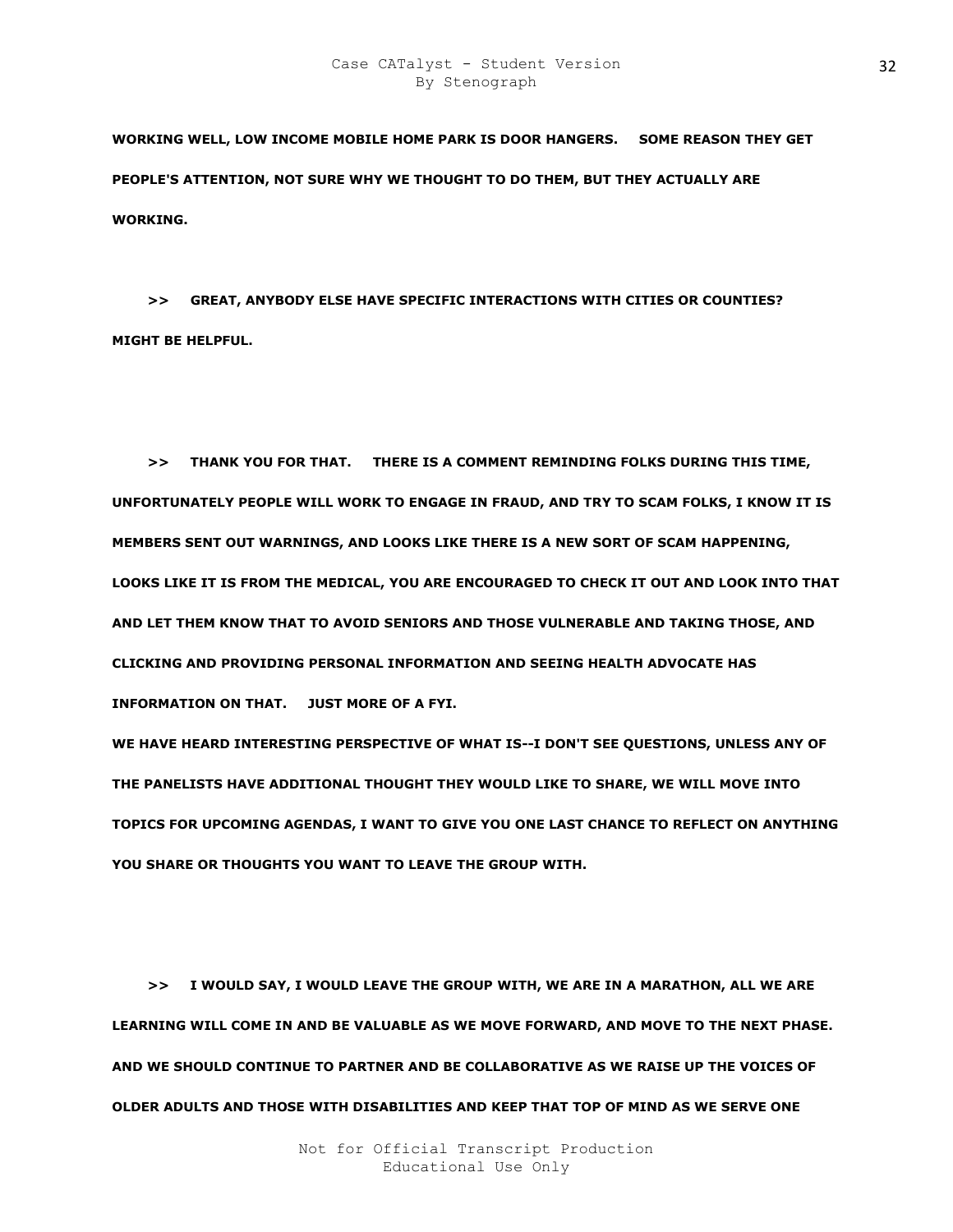## **ANOTHER AND SERVE THE COMMUNITY.**

 $>$ 

 **>> THANK YOU FOR THAT, LOOKS LIKE WE HAVE A FEW MORE COMMENTS, PLEASE START TO FILL THAT OUT.** 

 **>> ALSO LOOKING TO SEE IF YOU LIKE THE FREQUENCY OF THE MEETINGS OF NOT, COMMENT ON THAT. LOOKS LIKE YOLO HEALTHY AGING ALLIANCE SENDS S FOR THE PHONE FRIEND GREAT WAY TO GET FOOD DELIVERY AND MAKE SURE THOSE KNOW** 

**ANOTHER STRATEGY TO USE IN THE NOTEWORK TO HELP GET INFORMATION TO THOSE. THANK YOU FOR THAT. WANT TO MAKE A PLUG FOR UPCOMING. WE ARE DOING SOME WORK WITH THE COLLABORATIVE MEMBERS THOSE WHO WANT TO HOST VARIOUS TOPIC SPECIFIC WEBINARS IN COLLABORATION, WE ARE HELPING SUPPORT THAT AND HAVE OUR FIRST ONE COMING UP ON JUNE FIFTH, VILLAGE MOVEMENT** 

**WE ARE GOING TO GO OVER SOME WORK WITH THE VILLAGE MOVEMENT THAT HAS BEEN RELATED TO COVID-1919 AND STUDENTS THAT PRESENT THEMSELVES.** 

**LEARNING TO DO THINGS IN NEW WAYS, OUT REACH, AND GENERATIONAL IMPROVE, AND OTHER ONLINE PROGRAMS THEY ARE DOING TO ADJUST TO TIME.** 

**JUNE 5. SEND OUT INFORMATION ABOUT THAT. BE SURE TO INCLUDE YOU ALL, THANK YOU TO THE PANEL FOR THE GREAT INFORMATION, APPRECIATE IT.** 

**SEND US RESOURCES TO SHARE THAT WITH THOSE. AND THEN OF COURSE THE BUDGET IS TOP OF MIND, BE DROP IT FOR THE NEXT WEBINAR.**